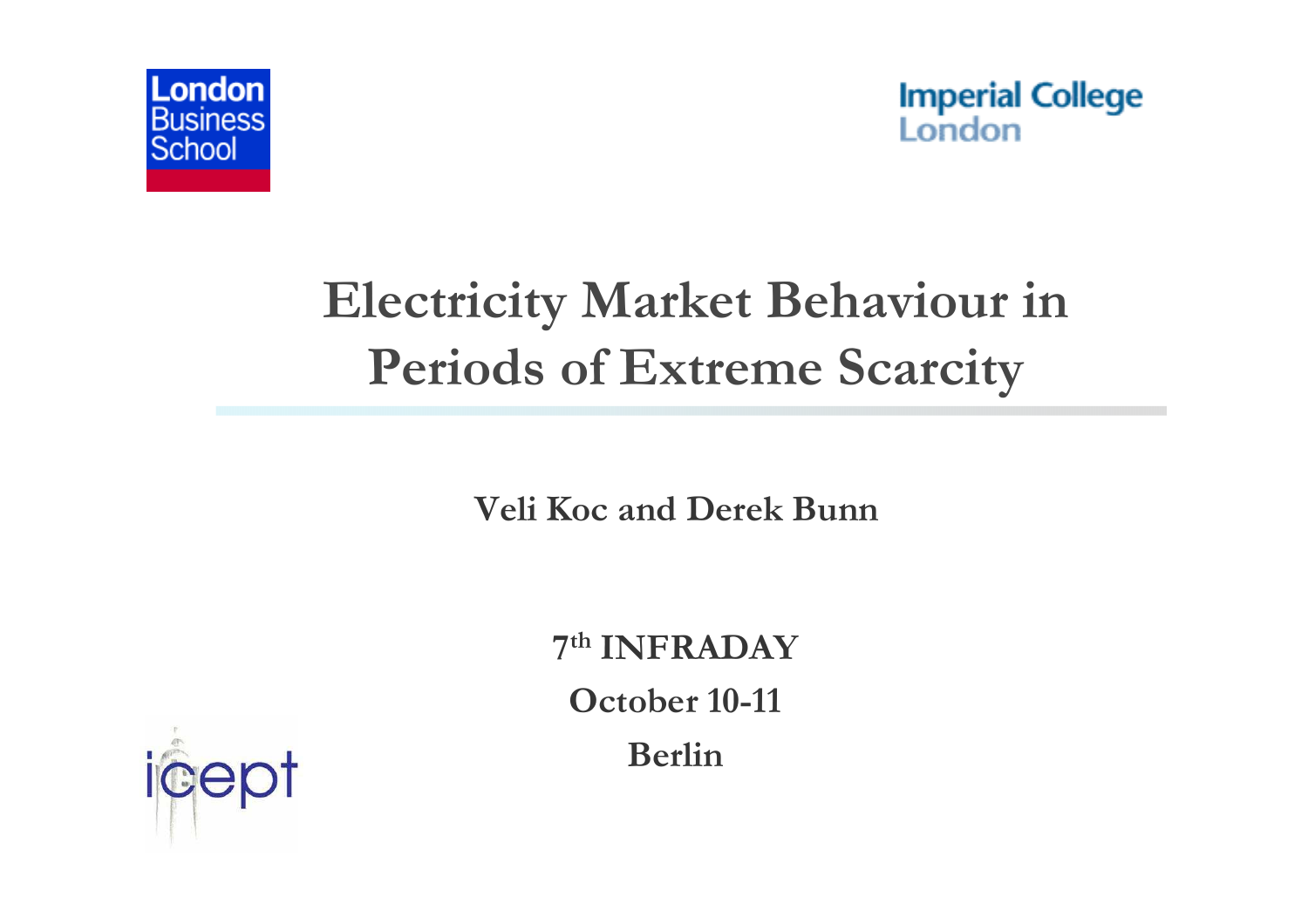#### **Electricity Market: Price Behaviour**

- Electricity prices are known to be mean-reverting very volatile and subject to frequent price spikes.
- In many financial and commodity markets log prices is assumed to behave as a random walk.
- However in electricity prices cannot described by a random walk process this is argued by Escribano, Pe˜na, and Villaplana (2002) and Bunn and Karakatsani (2003).
- They and many other researchers consider the following characteristics of electricity prices:
- $\bullet$ *Seasonality*
- $\bullet$ *Volatility*
- •*Mean-reversion*
- •*Fat tails*
- •*Jump process*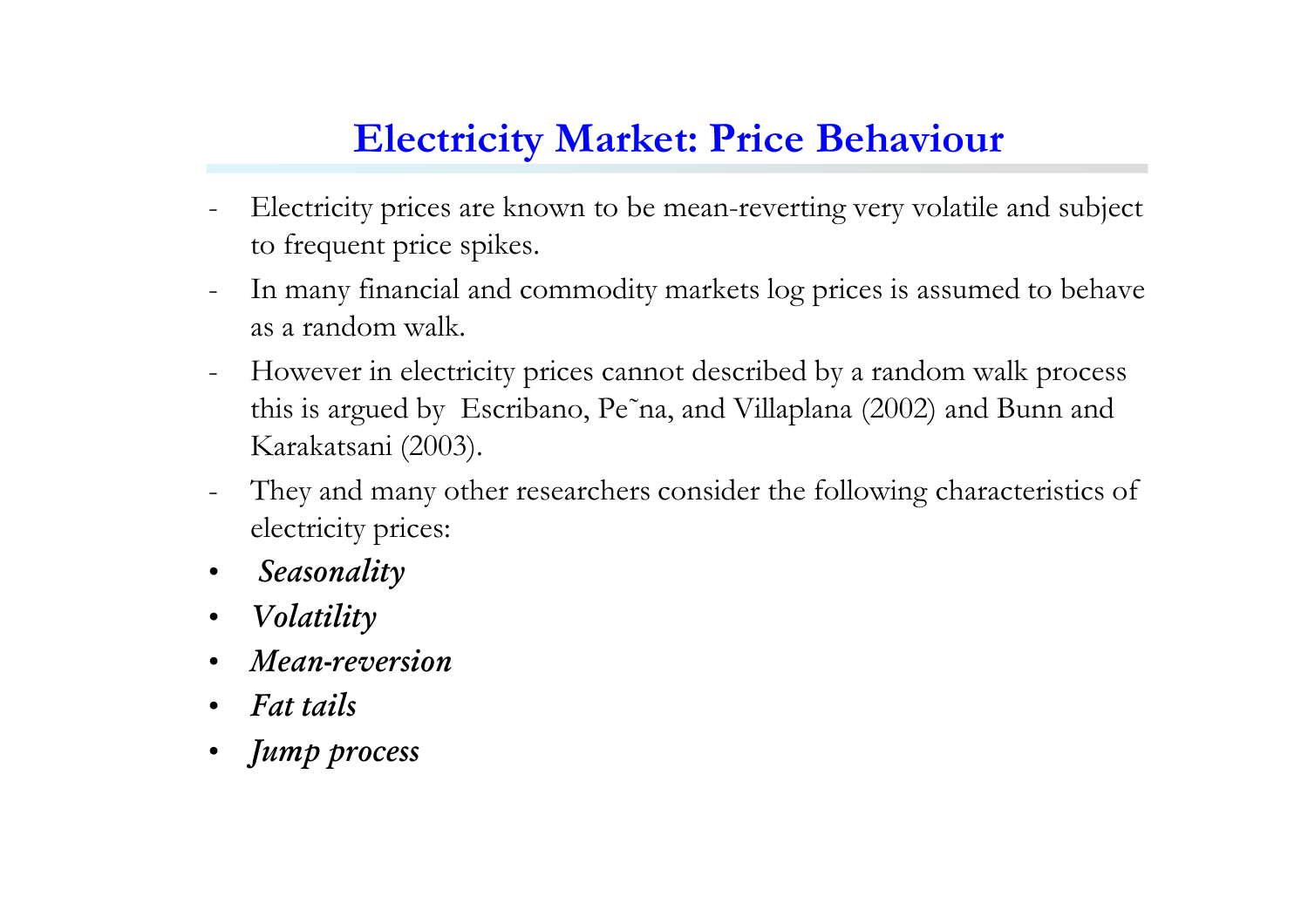#### **Electricity Market: Price Behaviour**

- Many researchers in the literature are working on modeling and analyzing the electricity price behavior.
- Bunn(2004) developed several empirical works on linear and nonlinear time series model.
- Lucia and Schwartz (2002) and Knittel and Roberts (2005) worked on mean-reversion model with deterministic seasonal mean functions.
- Longstaff and Wang (2004) studied on the price difference observed between day-ahead and real time markets in the PJM market.
- Huisman and Mahieu ( 2003) argued that existence of mean-reverting process is not directly associated with jumps.
- Escribano et al. (2002) work on volatility aspects using GARCH models with possibility a jump-diffusion intensity parameter for daily spot prices from different electricity markets.
- Knittel and Roberts (2005) also include GARCH and jump processes in their model specification for hourly electricity prices.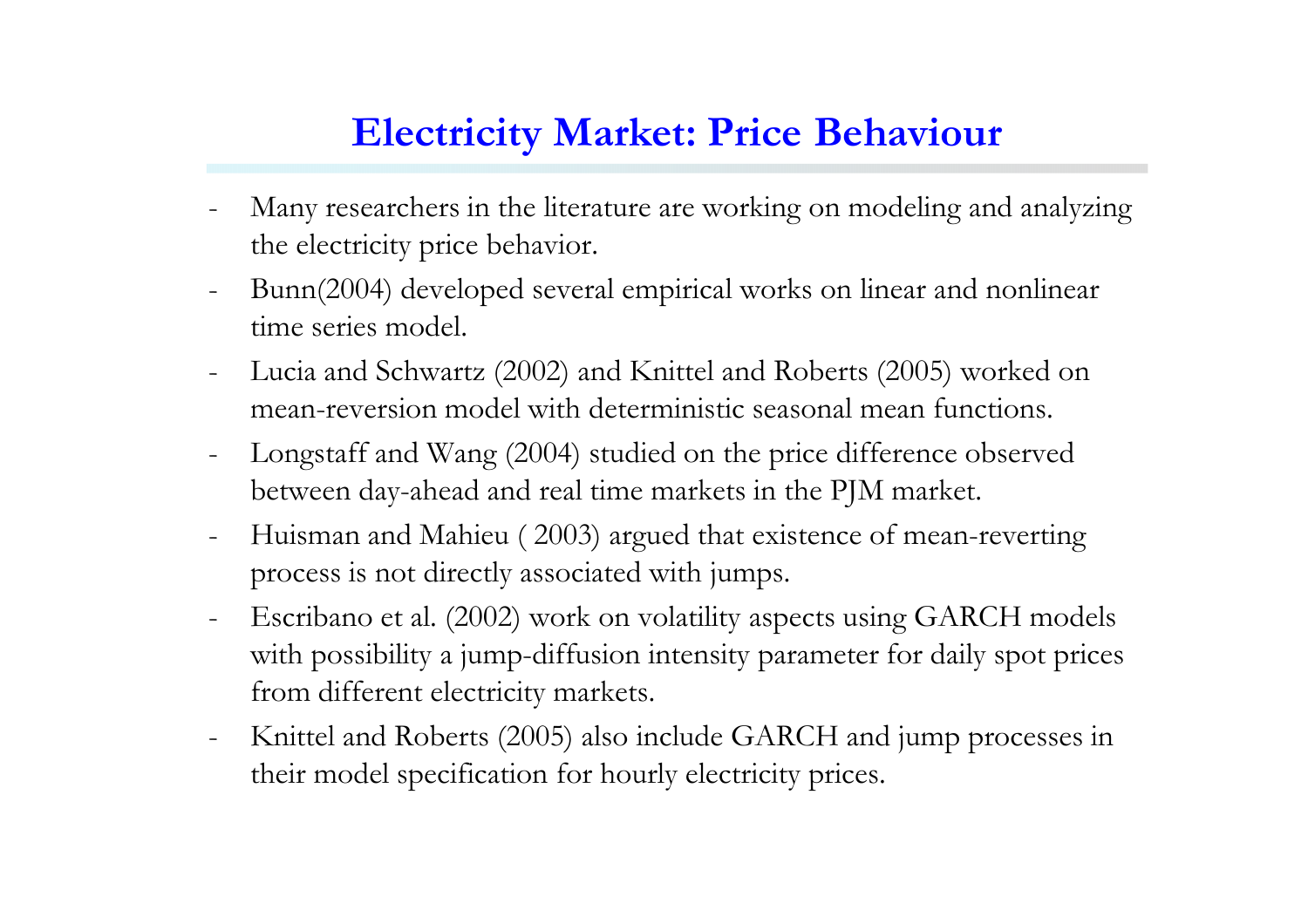#### **Electricity Market: Market Power Approach**

- When the reserve margin is narrow, a reduction in power generation will lead to high price spikes.
- High prices encourage generating firms to operate their power plants harder to increase their profit under the market scarcity.
- If market not fully competitive and reserve margin is low then firms can abuse market power.
- Low margin and high demand conditions give firms a very strong position to exercise market power.
- Even small firms with a small percentage of the market share could exercise market power when demand is high or margin is low.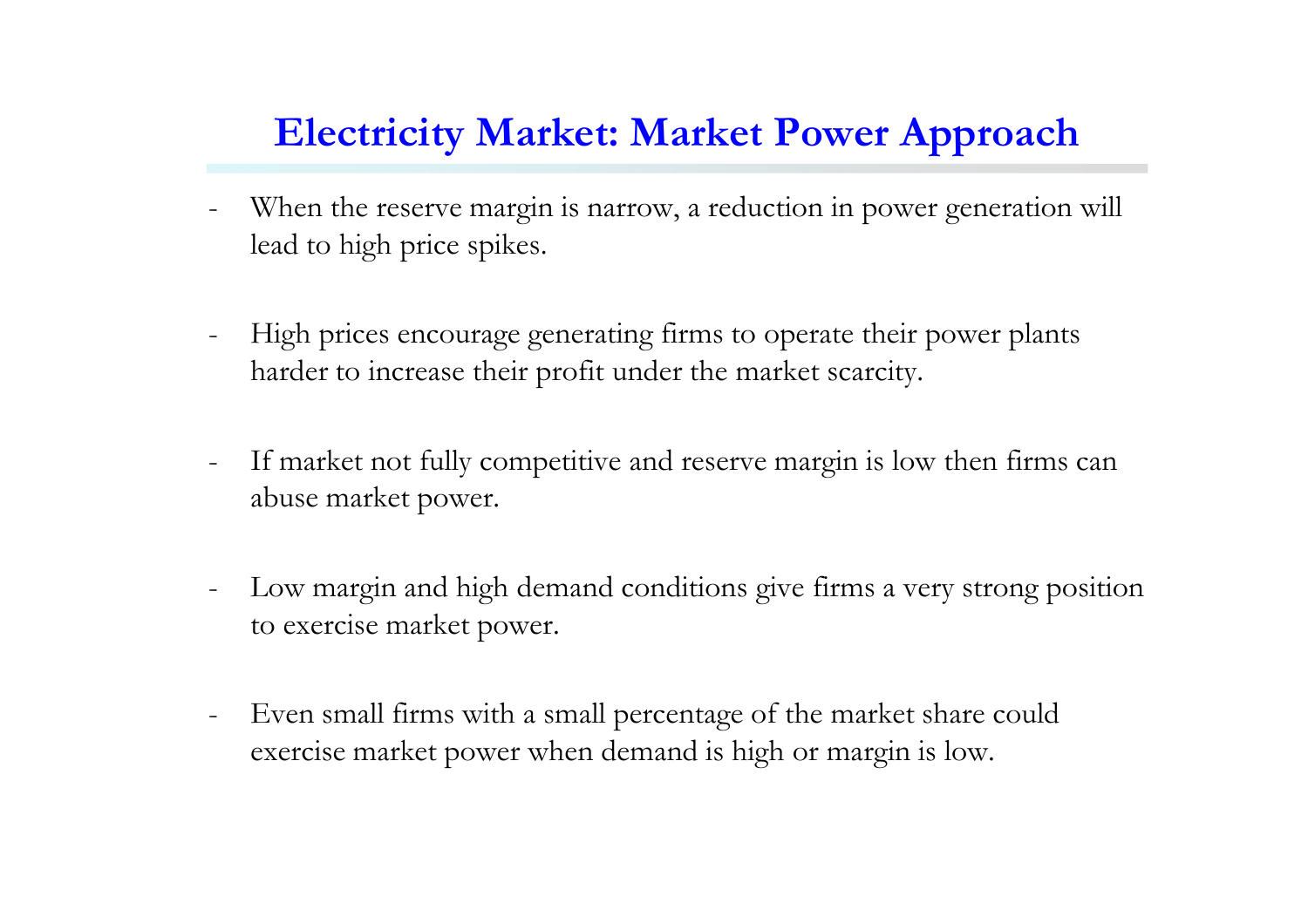#### **Electricity Market: Market Power Approach**

- It is likely that market power takes place during peak hours for short periods
- Wolak (2003) shows the market power in California and explain the price increase in summer of 2000.
- Since electricity is not storable and the price inelasticity of both supply and demand makes easy for firms to exercise market power.
- Borenstein, Bushnell and Wolak, 2001; Wolak, Nordhaus and Shapiro, 2000 work on empirical studies show that generators have exercised significant market power in California's wholesale electricity market.
- However, it is very difficult to distinguish between price spikes that reflect true scarcity compared to market power. Price spikes occurs even in competitive markets and those are not evident of market power.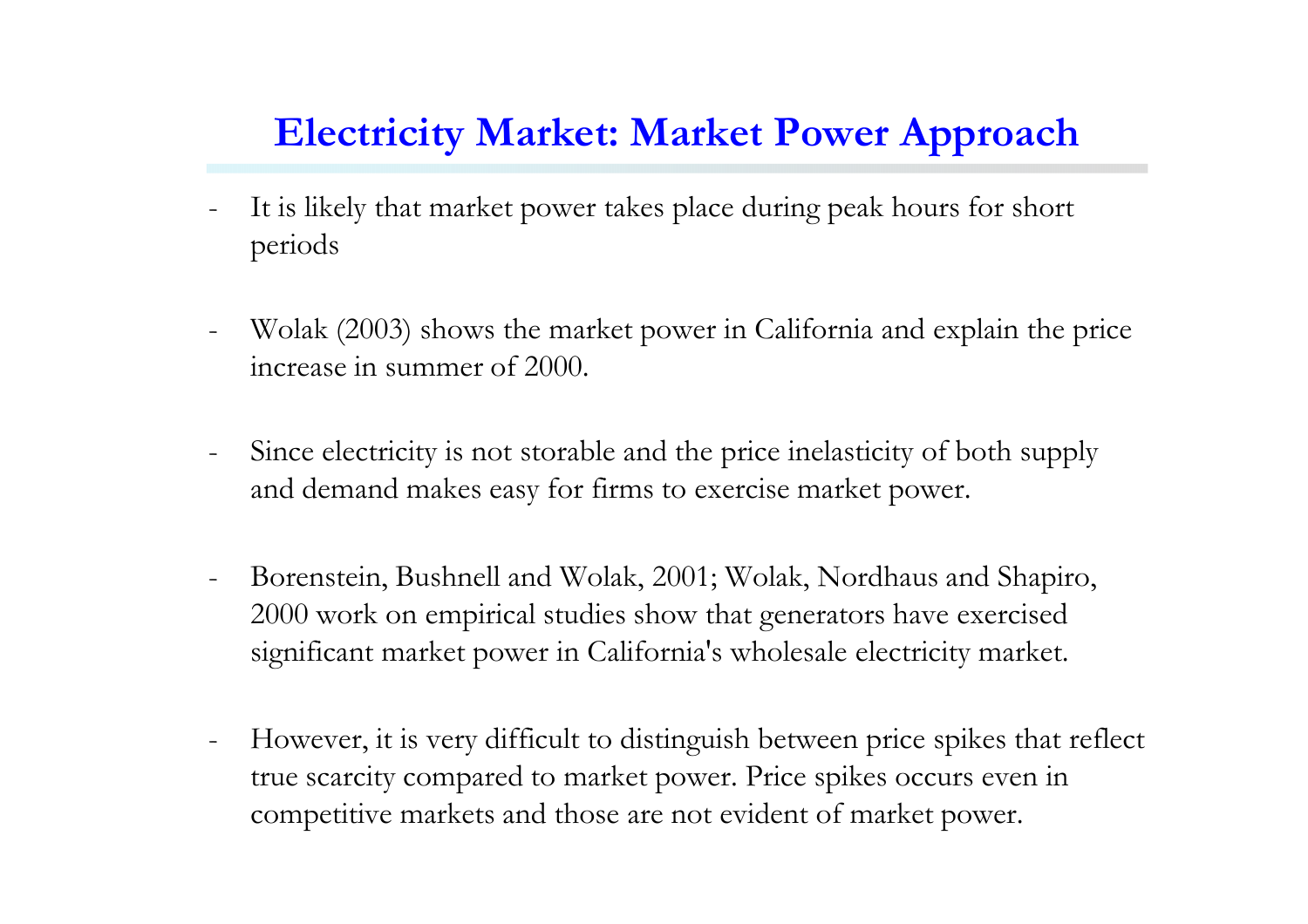- We present a case study of the 27 and 28 May 2008 black-outs in the UK
- Two major power stations unexpectedly ceased supplying the system within two minutes around midday on Tuesday May 27.
- At 11.34 am Scottish Power's Longanett coal-power station with capacity of 345MW tripped.
- Two minutes later Sizewell B nuclear power station owned by British Energy (BE) suspended its full 1237MW capacity.
- The unforeseen outages forced National Grid (NG) to take extreme measures.
- However, the situation deteriorated later as nine independent generation units including Grain (E.ON), Ratcliffe (E.ON), Cottam (EdF), South Humber (Centrica) and Deseside (International Power) become unavailable during May 27.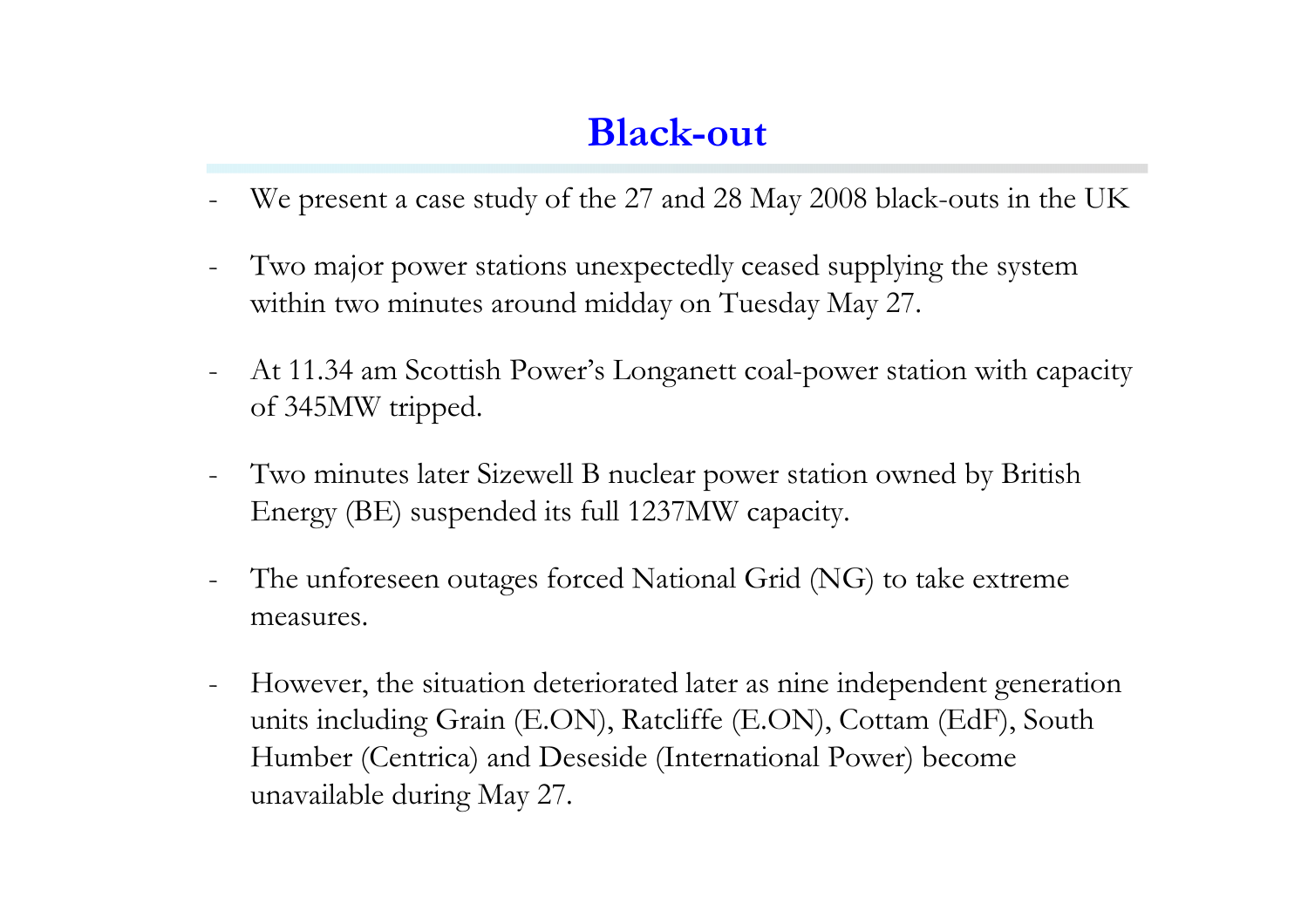- The system was approximately 400MW short of capacity and as a result a black-out was inevitable in many part of the country, especially South West.
- We have employed an empirical analysis of market prices to study the linkage between reserve margins and agents' behavior in the real-time balancing and daily power exchange markets.
- We use GARCH model to measure the volatility level for APX and Offer prices from British Energy's coal power plant before during and after the black-out.
- The sample has been selected on the basis of the data availability before, during and the after the black-out, 1April – 26 May, 27-29 May, 30 May - 30 June respectively.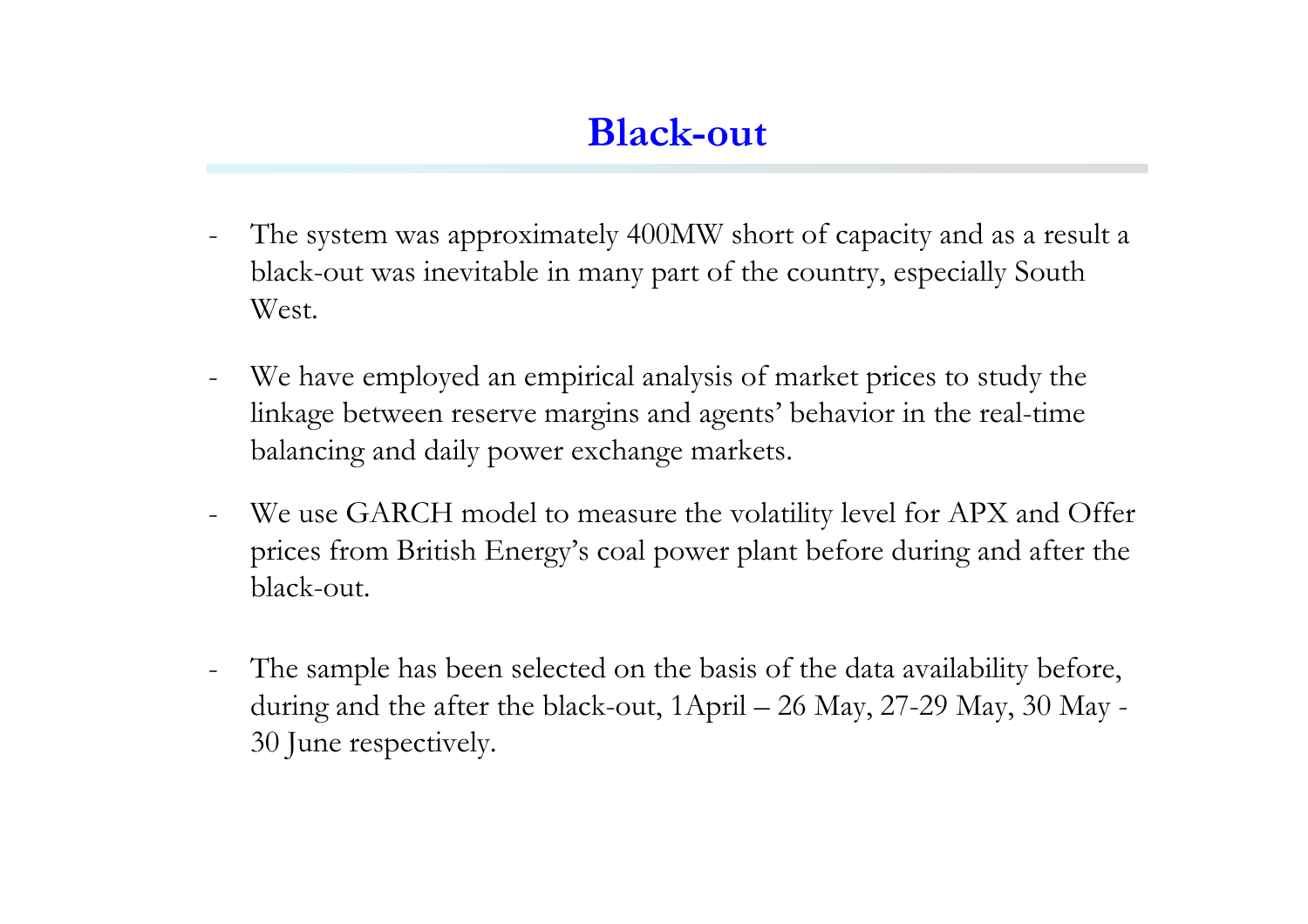- We examine the coal Offer prices for E.On, Drax, RWE Npower and British Energy before, during the after black-out.
- Also we look at the Offer prices for Oil and CCGT power plants.
- The response of British Energy, who was in large part responsible for the disruption, is of special interest in comparison with those firms whose market response was comparatively opportunistic.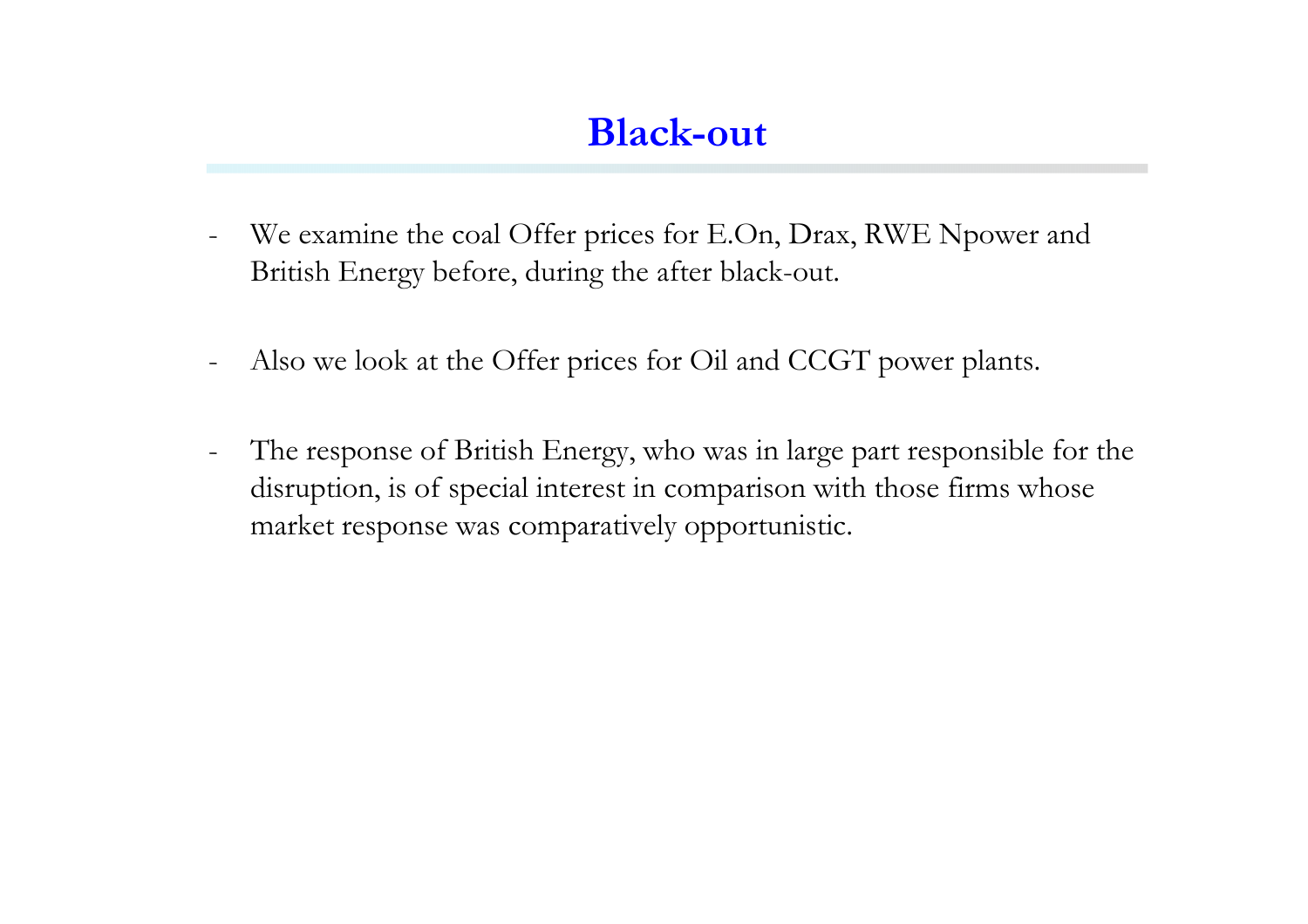- •*We are interested in to see: how price is determined?*
- Prices are determined by economic fundamentals.
- Strategic effects of players could create spikes.
- In the period of market disruption:
- By looking at the individual plants Offer we can say something about whether the response to market scarcity is market power opportunism on the part on some generation, or simple a competitive outcome representing a shift in the supply function.
- ٠ Does the price regime shift because of Market Power or True Scarcity conditions?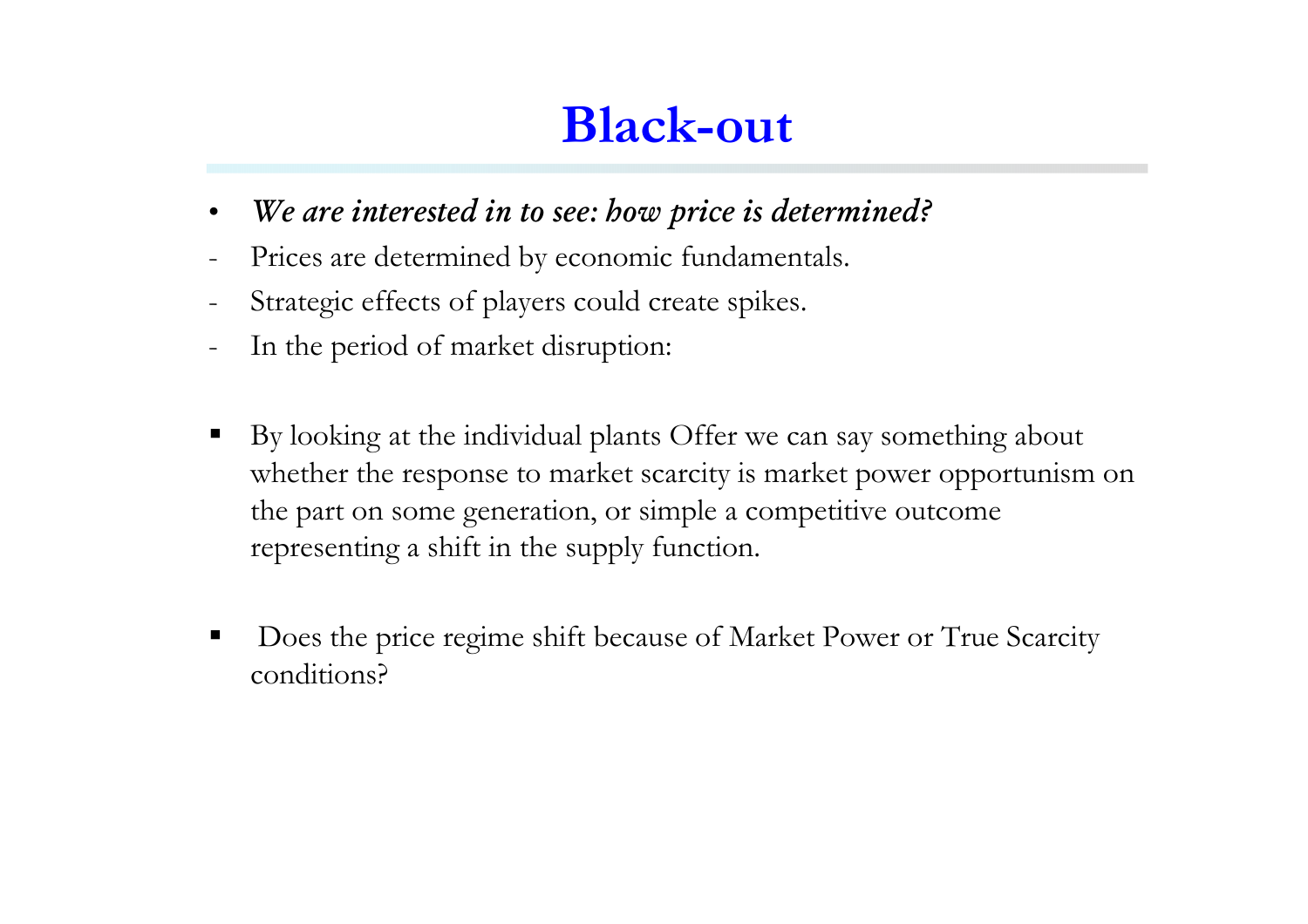#### *Normality Test:*

- $\overline{\phantom{a}}$  APX and Offer in BETTA from 01/04/08 to 30/06/08. If the returns are Normally distributed then the Q-Q Plots of empirical quintile functions would be a straight line.
- -We define a log return as in the classical definition where  $return = log(S_{t+1} / S_t)$

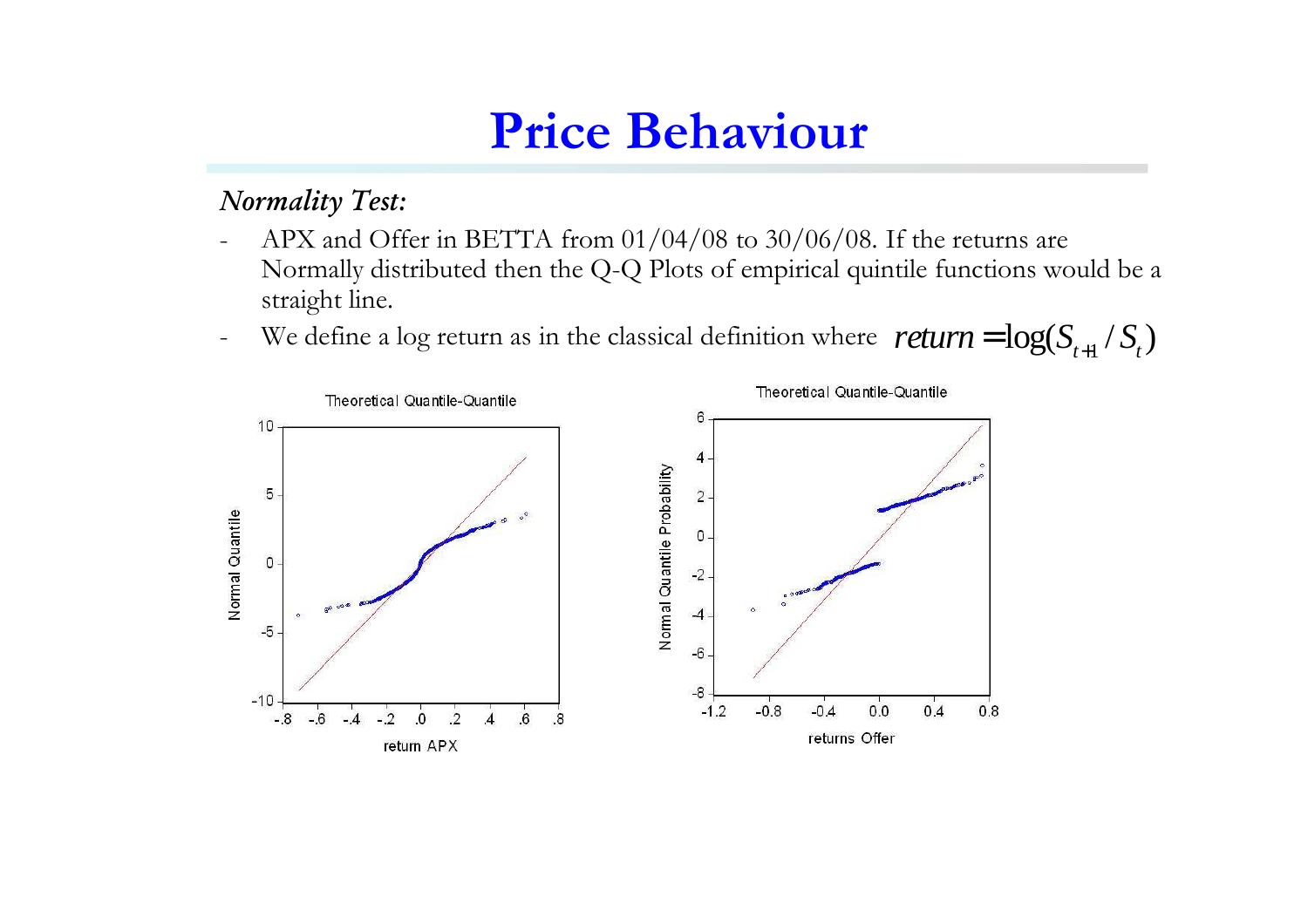- British Energy Offer prices exhibit strong mean reversion, high volatility, seasonality and numerous large jumps especially during Black-out periods.

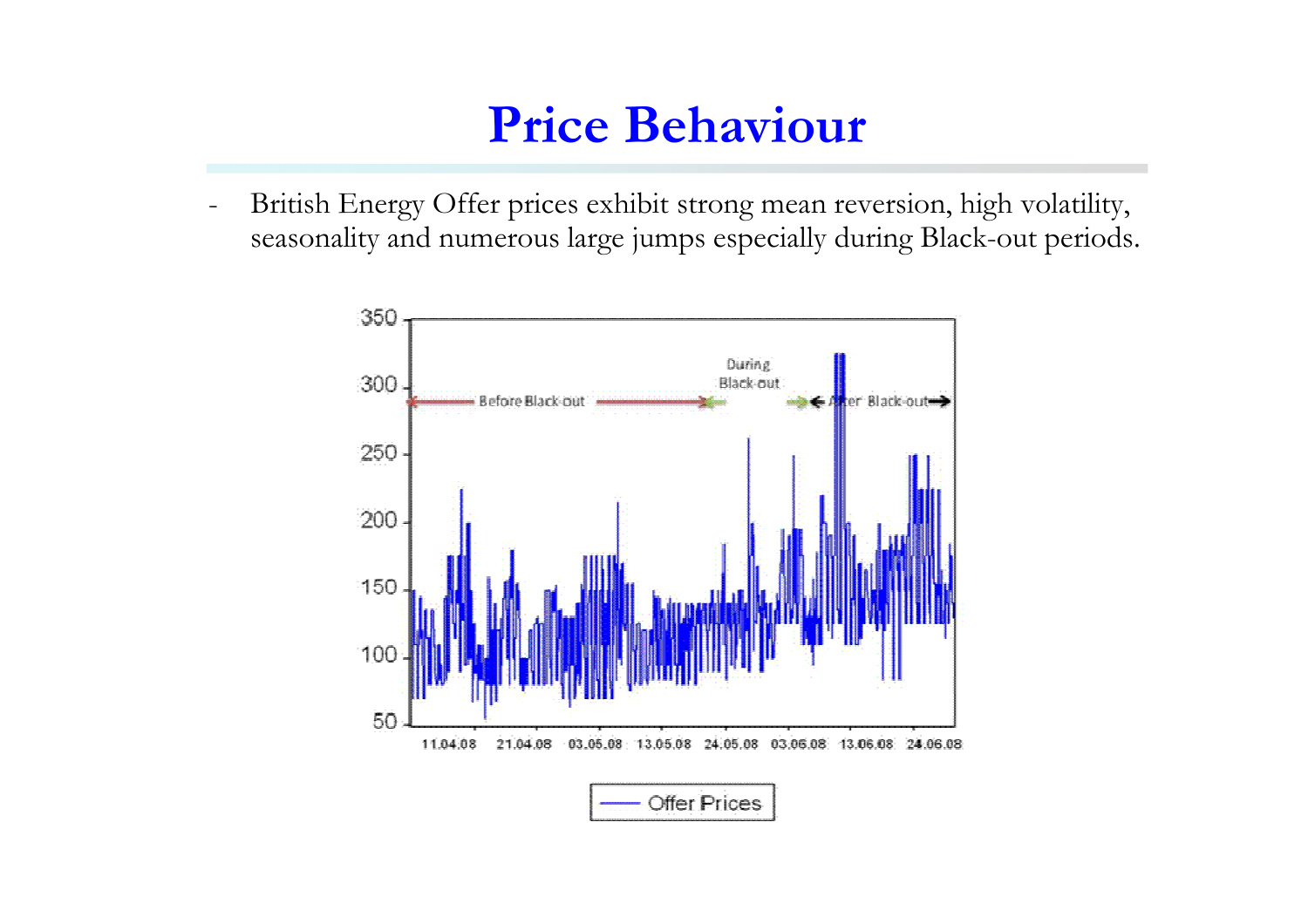$\overline{\phantom{0}}$  APX prices exhibit strong mean reversion, high volatility and numerous large jumps especially during Black-out periods.

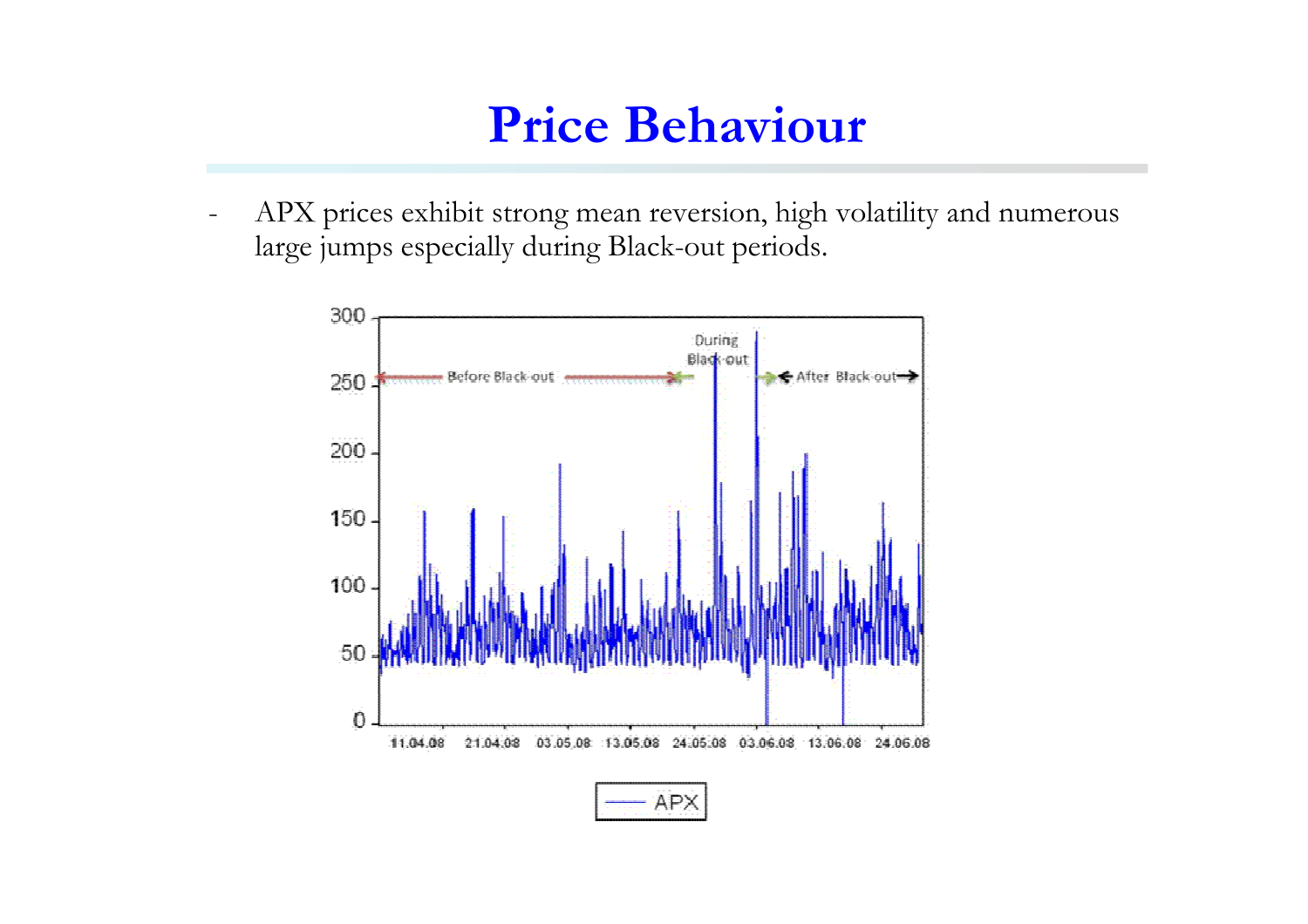- Modeling and understanding the behavior of jumps is still not very well defined.
- As in this case we have three periods before, during and after black-out, and we observe price spikes during those periods.
- Price spikes have occurred before and after the black-out it may different than those has occurred during the black-out. The price spikes have occurred in these period can be caused by speculation, fuel prices or whether conditions.
- Since we know that the price spikes that occurred during the black-out period were caused by plant failure it would be interesting to compare characteristic of these spikes with those occurred in other two periods.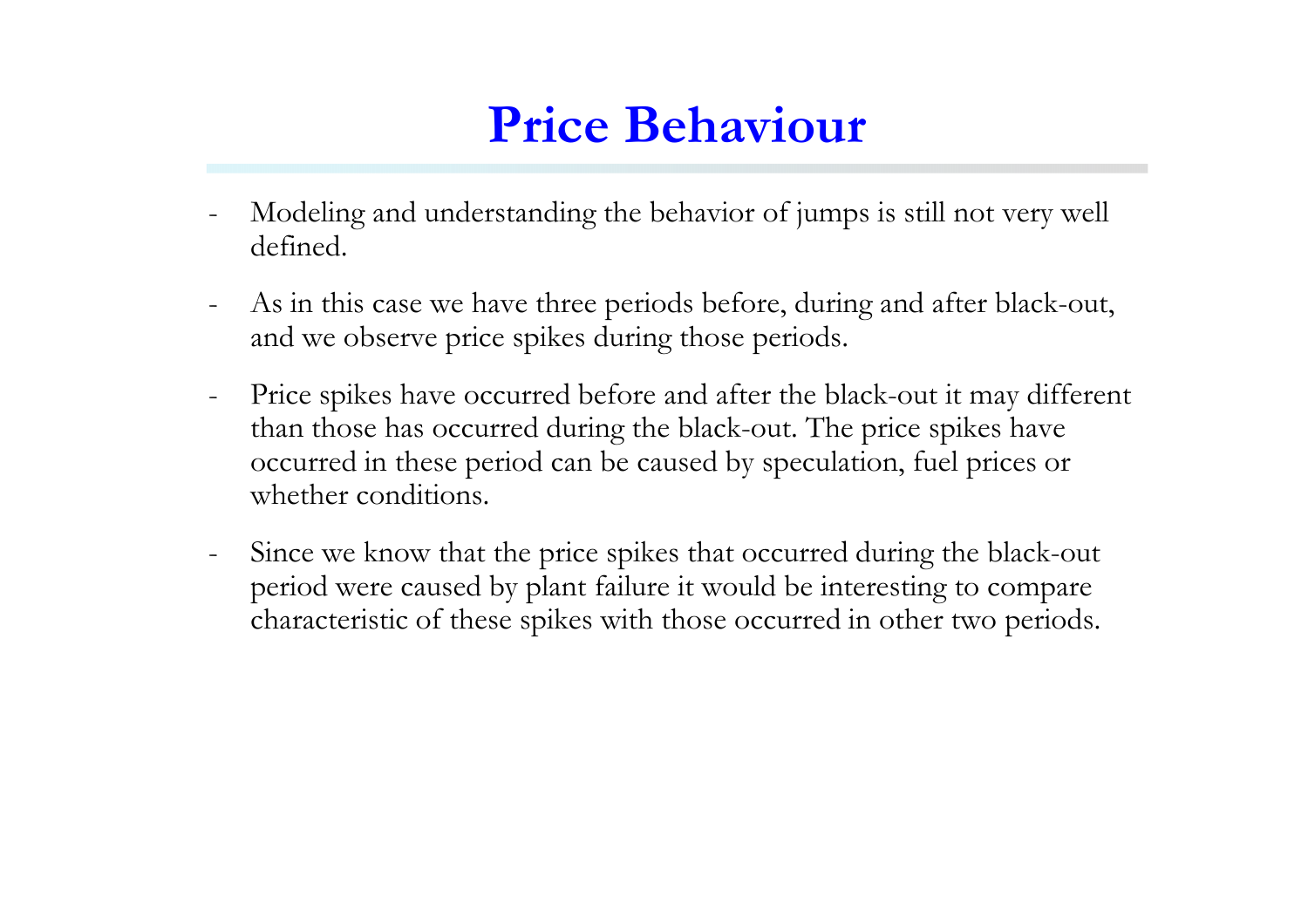- •In literature three different jump patterns has been developed.
- 1. The form one is a single jump followed by mean-reverting prices and can be negative or positive and used by Deng (2000), Villaplana (2003), and Cartea and Figueroa (2005).
- 2. The second jumps process is known spikes, negative or positive, it is very often observed in electricity markets. The jumps follow by a reserve jump of the same magnitude on the next day. Huisman and Mahieu (2003) model this type of jumps by a regime-switching model.
- 3. Third one is the set of jumps occurs in a short time period which can be positive or negative or mixed. De Jong and Huisman (2002) applied a regime-switching model that switching between a mean reversion and a pure jump regime.
- • Seifert and Uhrig-Homburg (2006) proved a common model that allows to unite the main jumps patterns observed and compare the effectiveness of different jump specifications.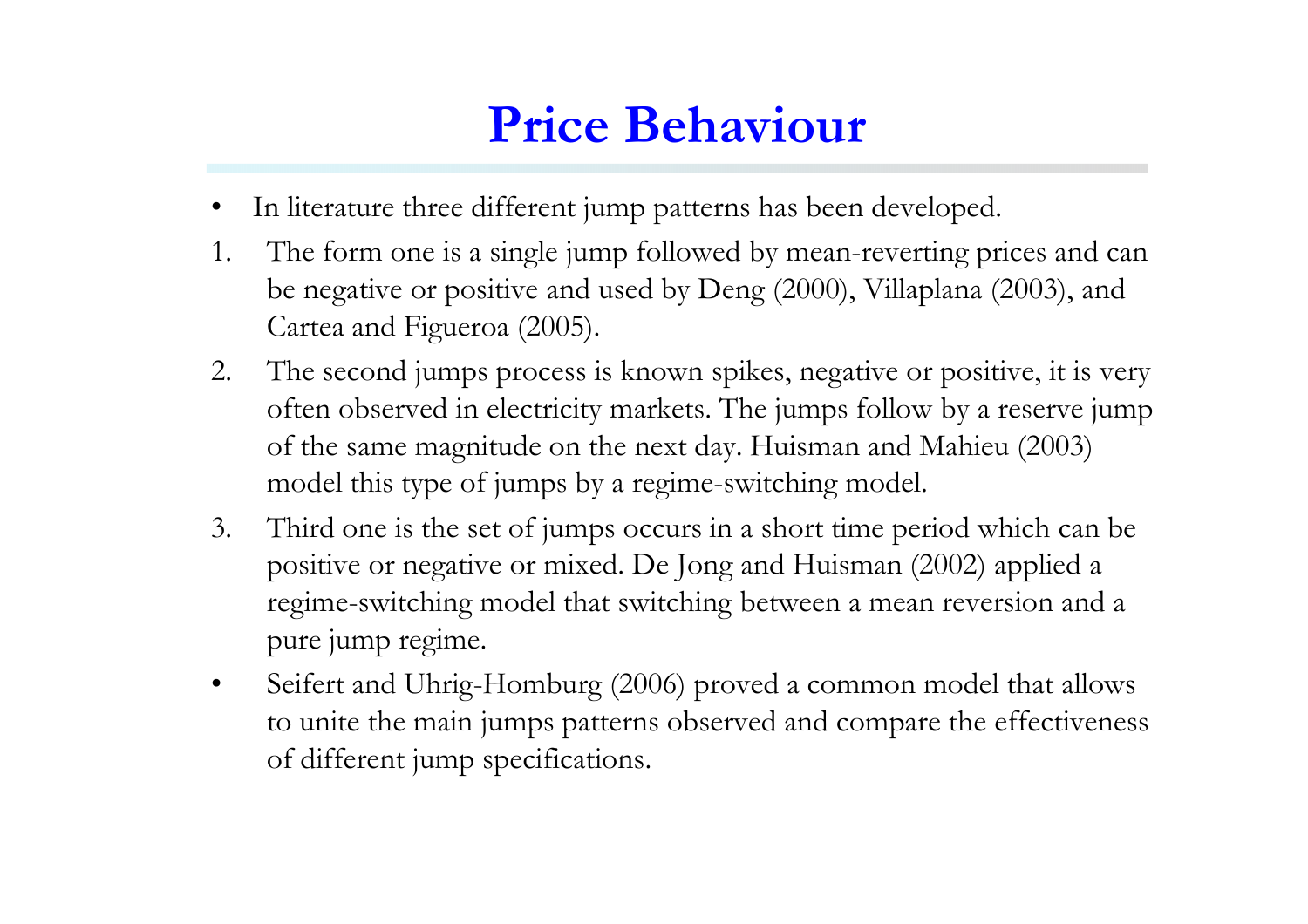- - In our case we will develop a similar model to see jumps behaviour for each periods.
- - Tables in below shows the summary of descriptive statistics of the APX, Bid, Offer, SBP and SSP (in  $f_{\rm s}/MWh$ ) before, during and after the Blackout.

|                 | APX     | BID     | <b>OFFER</b> | SBP     | SSP     |
|-----------------|---------|---------|--------------|---------|---------|
| Mean            | 66.36   | 35.34   |              | 82.62   | 54.92   |
| Median          | 63.60   | 42.58   | 119.98       | 72.04   | 45.97   |
| Maximum         | 193.30  | 48.63   | 224.98       | 362.00  | 178.51  |
| Minimum         | 36.88   | 0.98    | 54.99        | 36.88   | 0.88    |
| Std. Dev.       | 19.66   | 16.45   | 30.24        | 37.46   | 19.93   |
| <b>Skewness</b> | 134     | $-1.49$ | 0.38         | 1.80    | 1.90    |
| Kurtosis        | 5.68    | 3.29    | 2.90         | 7.98    | 7.49    |
| Jarque-Bera     | 1575.68 | 979.37  | 63.11        | 4145.72 | 3813.14 |

#### Before Black-out: 1 April - 26 May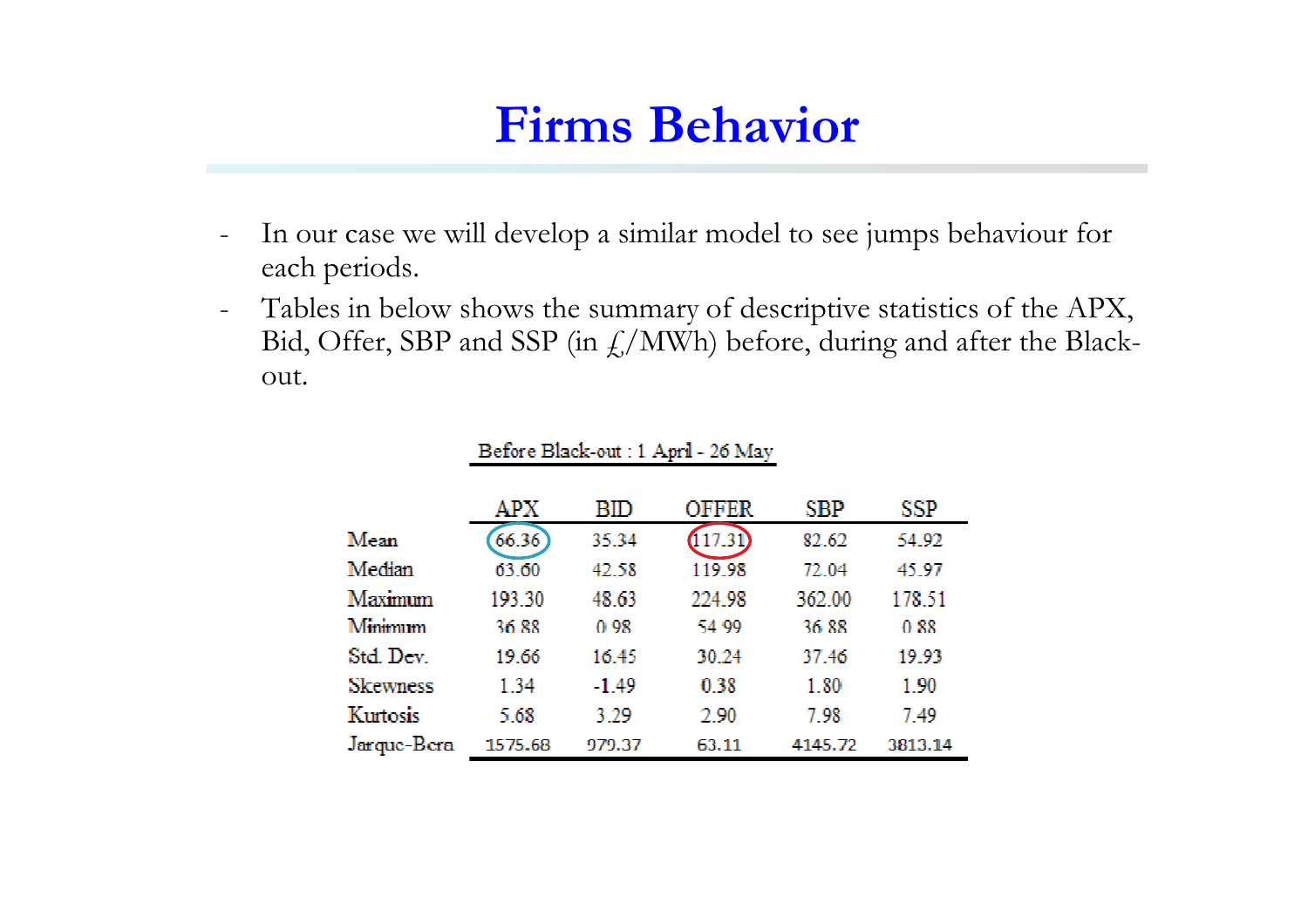#### During Black-out: 27 - 29 May

.

|                 | APX    | BID     | <b>OFFER</b> | SBP    | SSP    |
|-----------------|--------|---------|--------------|--------|--------|
| Mean            | 95.35  | 31.53   | 145.40       | 149.42 | 82.87  |
| Median          | m 18   | 36.92   | 139.99       | 90.25  | 49.24  |
| Maximum         | 274.89 | 48.49   | 262.50       | 560.20 | 274.89 |
| Minimum         | 47.90  | 2.25    | 89.99        | 47.90  | 35.10  |
| Std. Dev.       | 53.43  | 18.83   | 35.47        | 118.40 | 57.29  |
| <b>Skewness</b> | 1.87   | $-0.69$ | 0.60         | 1 39   | 1.96   |
| Kurtosis        | 6.60   | 1.76    | 3.11         | 4.45   | 6.58   |
| Jarque-Bera     | 162.04 | 20.55   | 8 60         | S9 21  | 169.23 |

#### After Black-out: 30 May-30 June

|                 | APX     | RID     | OFFER   | SBP    | SSP      |
|-----------------|---------|---------|---------|--------|----------|
| Mean            | 77.50   | 28.74   | 156.32  | 87.90  | 55.73    |
| Median          | 72.33   | 46.78   | 144.98  | 77.30  | 49.29    |
| Maximum         | 290.75  | 51.64   | 324.98  | 300.31 | 282.37   |
| Minimum         | 0.00    | 2.25    | 84.97   | 34.19  | 9.60     |
| Std. Dev.       | 32.75   | 23.13   | 43.30   | 41.57  | 27.76    |
| <b>Skewness</b> | 2,10    | $-0.27$ | 1.50    | 137    | 3.27     |
| Kurtosis        | 10.50   | 1.08    | 6.40    | 5.06   | 18.36    |
| Jarque-Bera     | 4724.47 | 252.89  | 1317 95 | 751 38 | 17845.31 |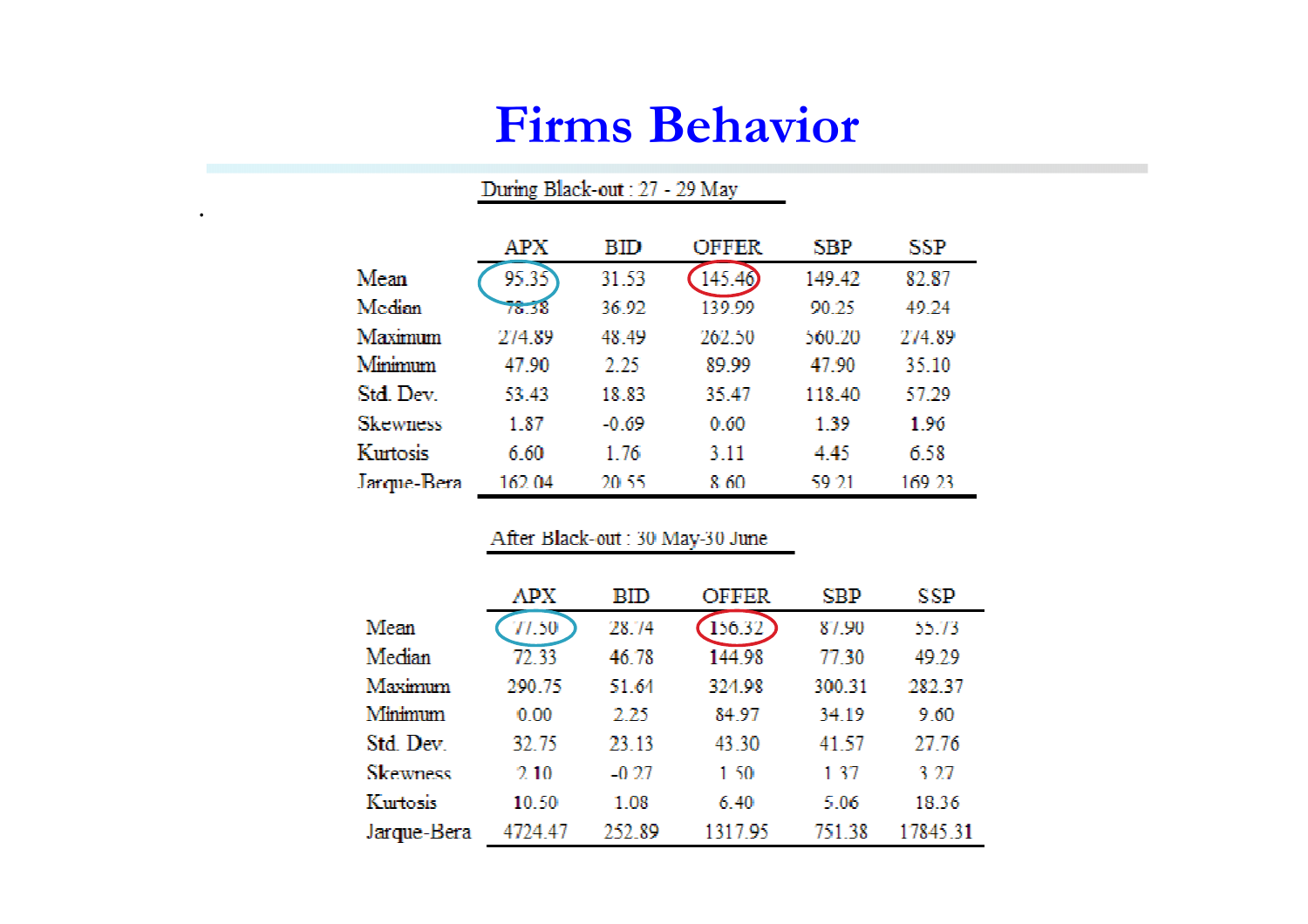- Table shows that average prices for all of the prices have increased during the black-out and they remain higher after black-out except Bid prices.
- $\overline{\phantom{a}}$  The distributional properties of the prices appear non-normal; Jarque-Berra test has been rejected for normal distribution.
- Excluding the Bid prices, all of the prices are positively skewed.
- During the Black-out SBP prices are the most volatile, whereas bid prices are the least volatile.
- $\overline{\phantom{a}}$ However, after the black-out Offer prices are the most volatile.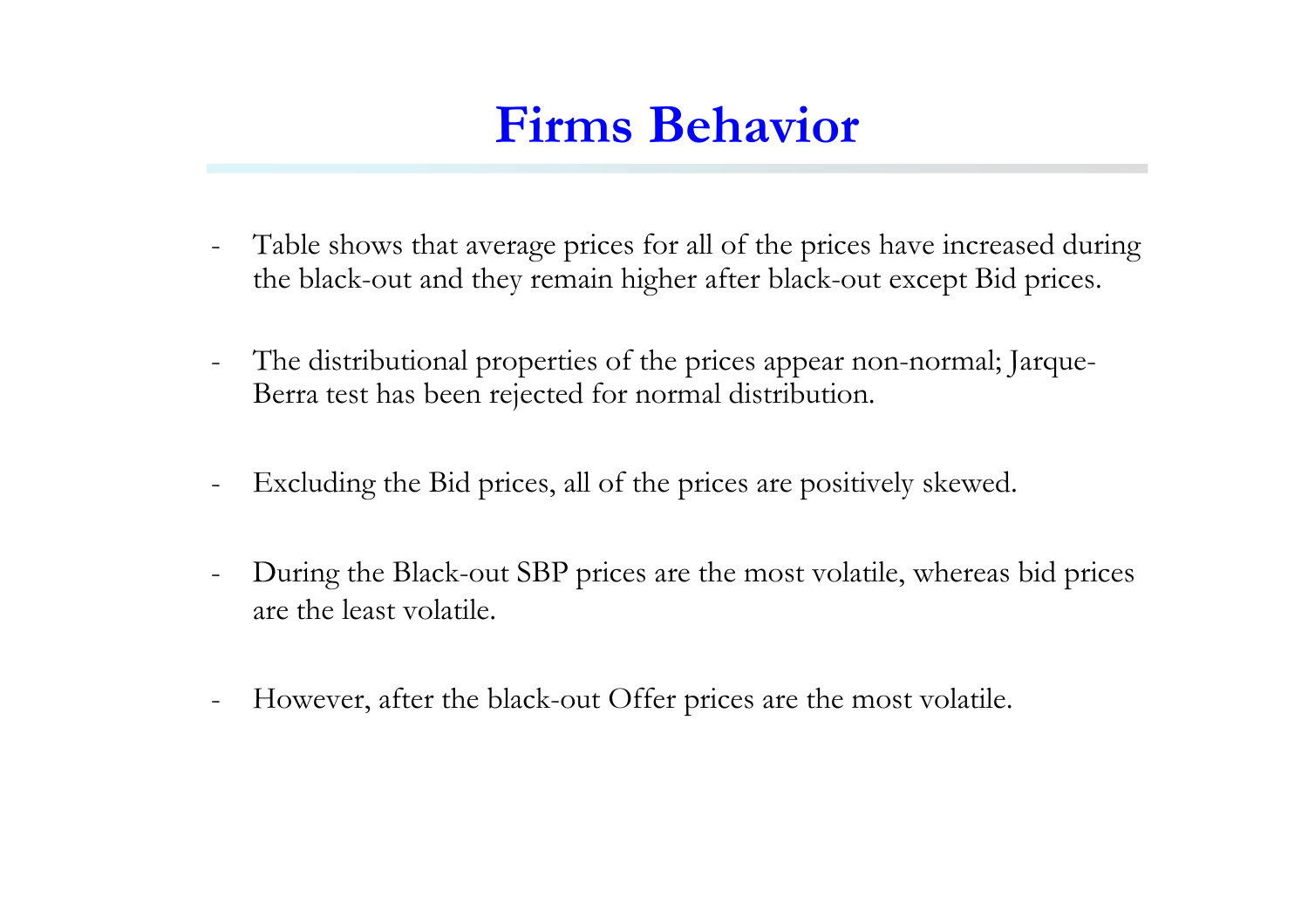- The standard errors of deviation before during and after the black-out are shown below table. As we can see from the table black-out have a big impact on market prices.
- Based on the samples, there is insufficient evidence at the 5% level of significance to conclude that the mean prices differ between before, during and after the black-out.
- The most mean price difference is the SBP on the period of during and after the black-out which is 10.92.
- The least mean price is the BID prices.

والمتراد والمستد

|                           | Luttrence between mean                    |       |      |
|---------------------------|-------------------------------------------|-------|------|
|                           | Before-During During-After Before - After |       |      |
| ${\bf A} {\bf P} {\bf X}$ | 4.8                                       | 5.2   | 1.21 |
| BID                       | 1.8                                       | 2.1   | 0.9  |
| OFFER                     | 3.5                                       | 4.06  | 1.69 |
| ${\rm SBP}$               | 10.5                                      | 10.92 | 1.78 |
| SSP                       | -51                                       | 5.4   | 1.09 |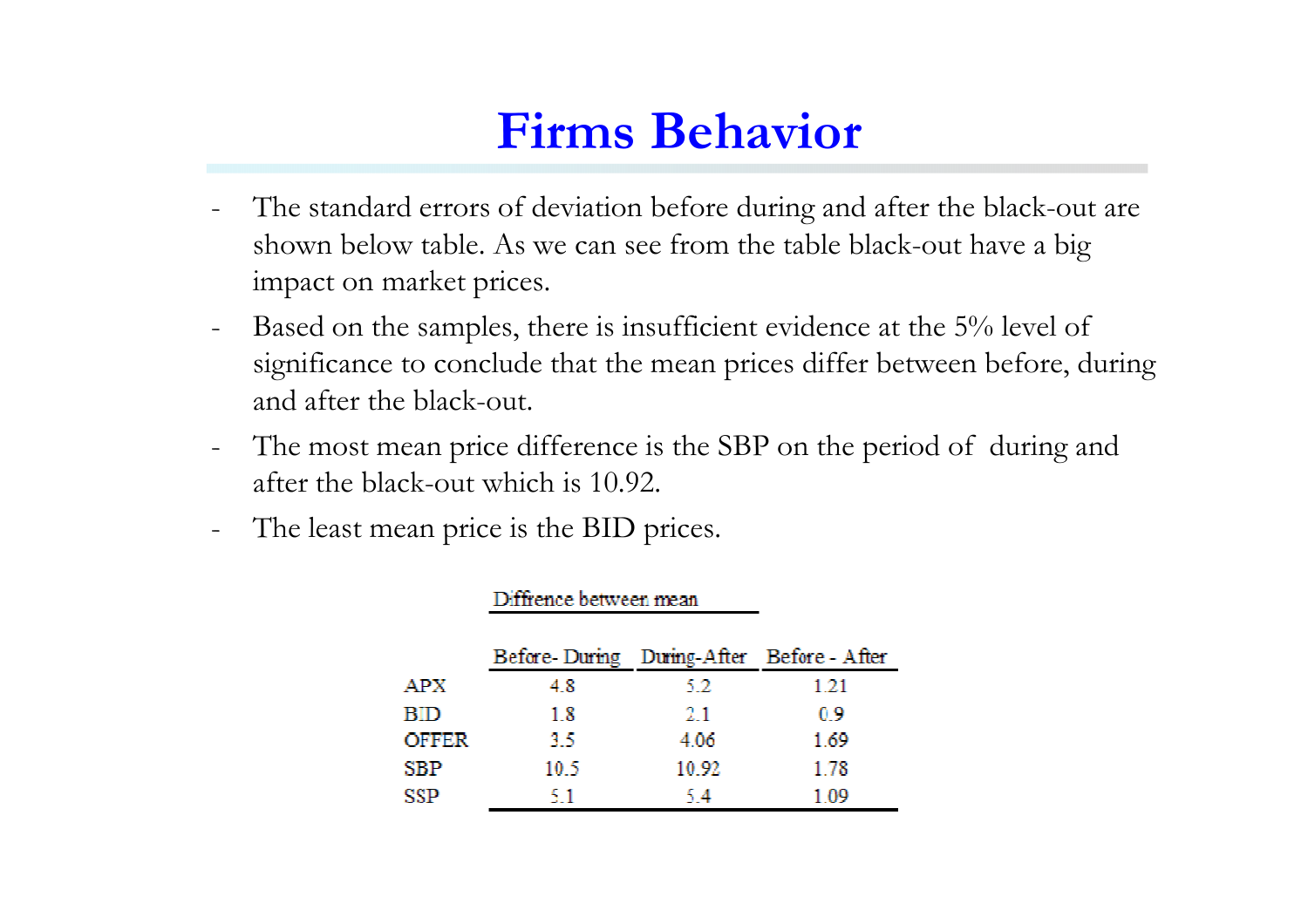- A GARCH model is developed to measure the volatility of the Offer and APX prices before, during and after the black-out.

 $\text{offer} = \alpha + \gamma_1 \text{offer}_{t-1} + \gamma_2 \text{Margin}_{t} + \varepsilon_t$ 

 $APX = \alpha + \beta_1 APX_{t-1} + \beta_2 Margin_t + \beta_3 Margin_{t-1} + \beta_4 Margin_{t-2}$ 

$$
+\beta_{5}\text{Demand}_{t}+\beta_{6}\text{Demand}_{t-1}+\varepsilon_{t}
$$

- Where  $\varepsilon$ <sub>*t*</sub> *iid* and  $E(\varepsilon$ <sub>*t*</sub>,  $\varepsilon$ <sub>*t*-1</sub> $) = 0$
- $\bullet$ Varince model:
- $\bullet$ The GARCH (1,1) model

$$
\sigma_{\mathit{ut}}^2 = \alpha_0 + \alpha_1 \varepsilon_{t-1}^2 + \beta_1 \sigma_{\mathit{ut}-1}^2
$$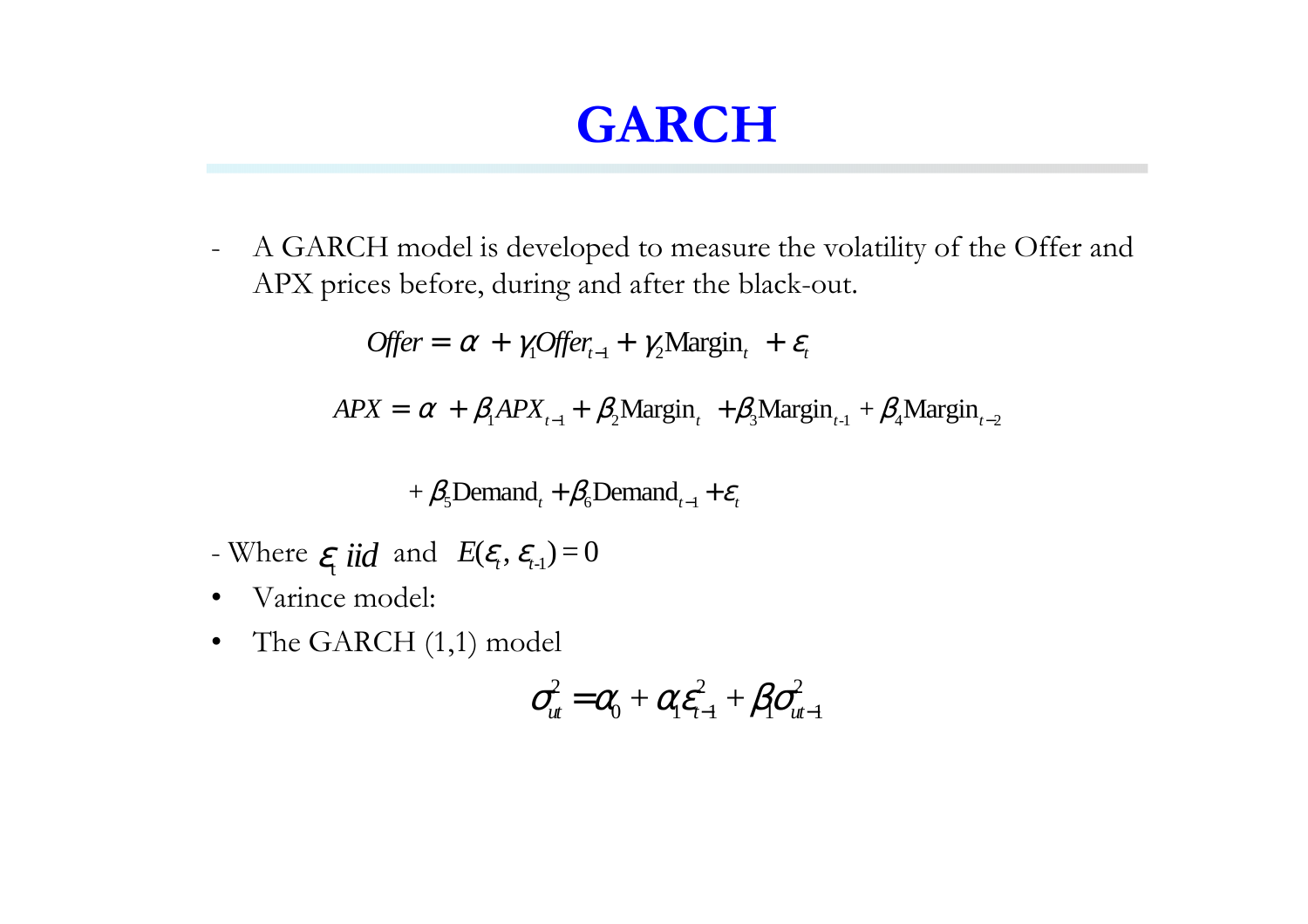- The long term volatility level depends on the estimates of constant parameter  $\mathit{O}_{\!\!\text{0}}^{\!\prime}$  .
- The parameter estimates  $\alpha$  and  $\beta$  reveal some information on volatility process.
- •The large  $\beta$  indicate that shocks to conditional variance take a long time die out, so volatility is persistent.
- •Large values of  $\alpha$  indicate volatility reacts quite intensively to market movements
- •So if  $\alpha$  is relatively high and  $\beta$  is relatively low then volatilities tend to be more spiky.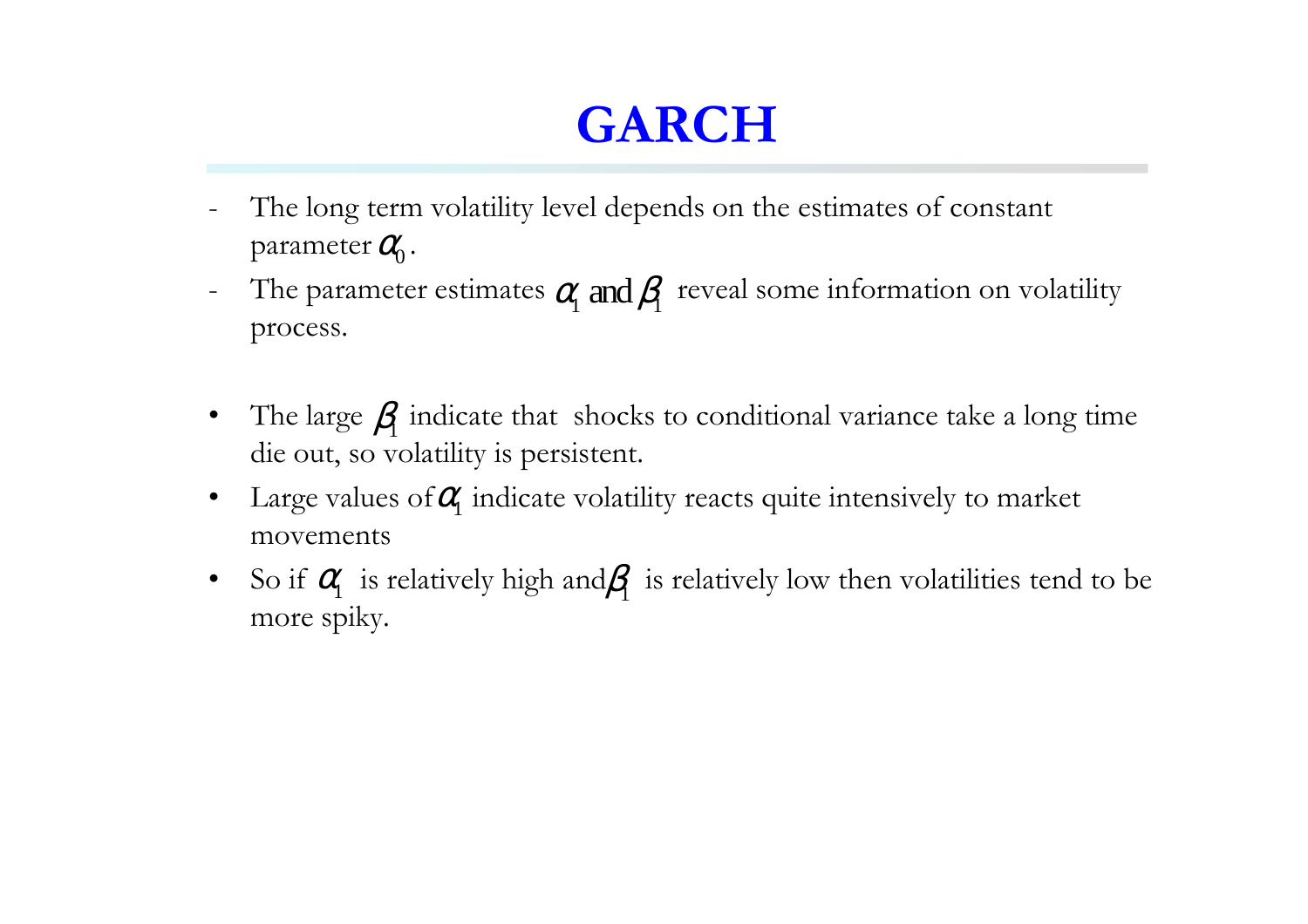Before 
$$
\sigma_{ut}^2 = 1.57 + 0.015 \varepsilon_{t-1}^2 + 0.97 \sigma_{ut-1}^2
$$

$$
Before O_{ut} = 1.57 + 0.015 \varepsilon_{t-1} + 0.97O_{ut-1}
$$
  
During  $\sigma_{ut}^2 = 132.24 + 1.08 \varepsilon_{t-1}^2 - 0.0093 \sigma_{ut-1}^2$ 

- •There are huge differences between  $\alpha_0$  estimates of each volatility regime.
- $\bullet$ The parameter estimates  $\alpha_0$  in during volatility is greater than parameter estimates  $\mathit{a}_{0}^{\prime\prime}$  before black-out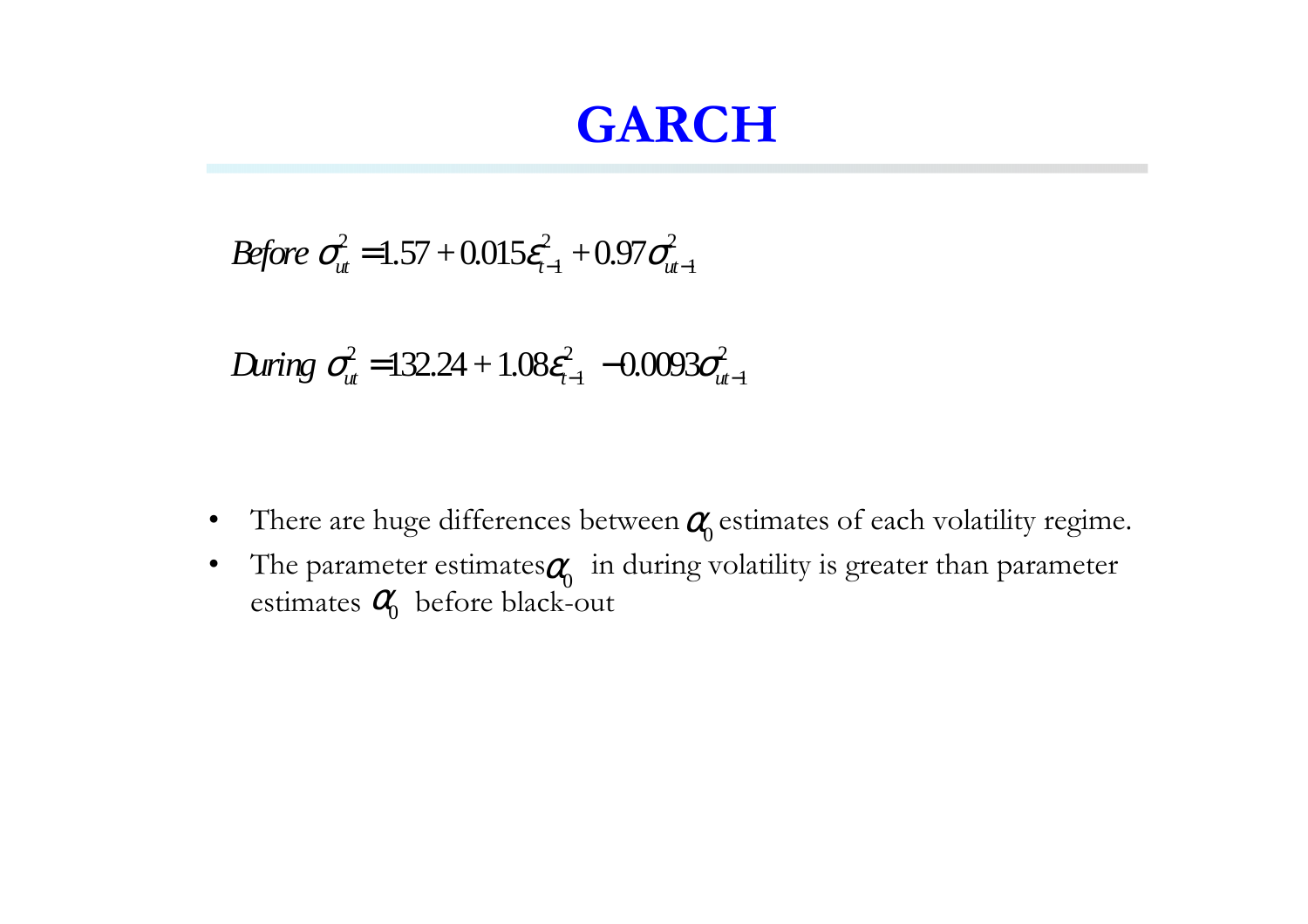- Comparing the before and during the black-out period:
- We observed before black-out have lover  $\alpha$  estimates but higher  $\beta$ estimates.
- So, the GARCH process are more reactive before black-out but less persistent than that in the during black-out.
- The speed of mean-reversion is determined by the estimated parameter value of  $\gamma_1$  from AR(1) functions for during and after black-out periods.
- During the black-out is the faster the price moves toward its long-run mean than other two periods.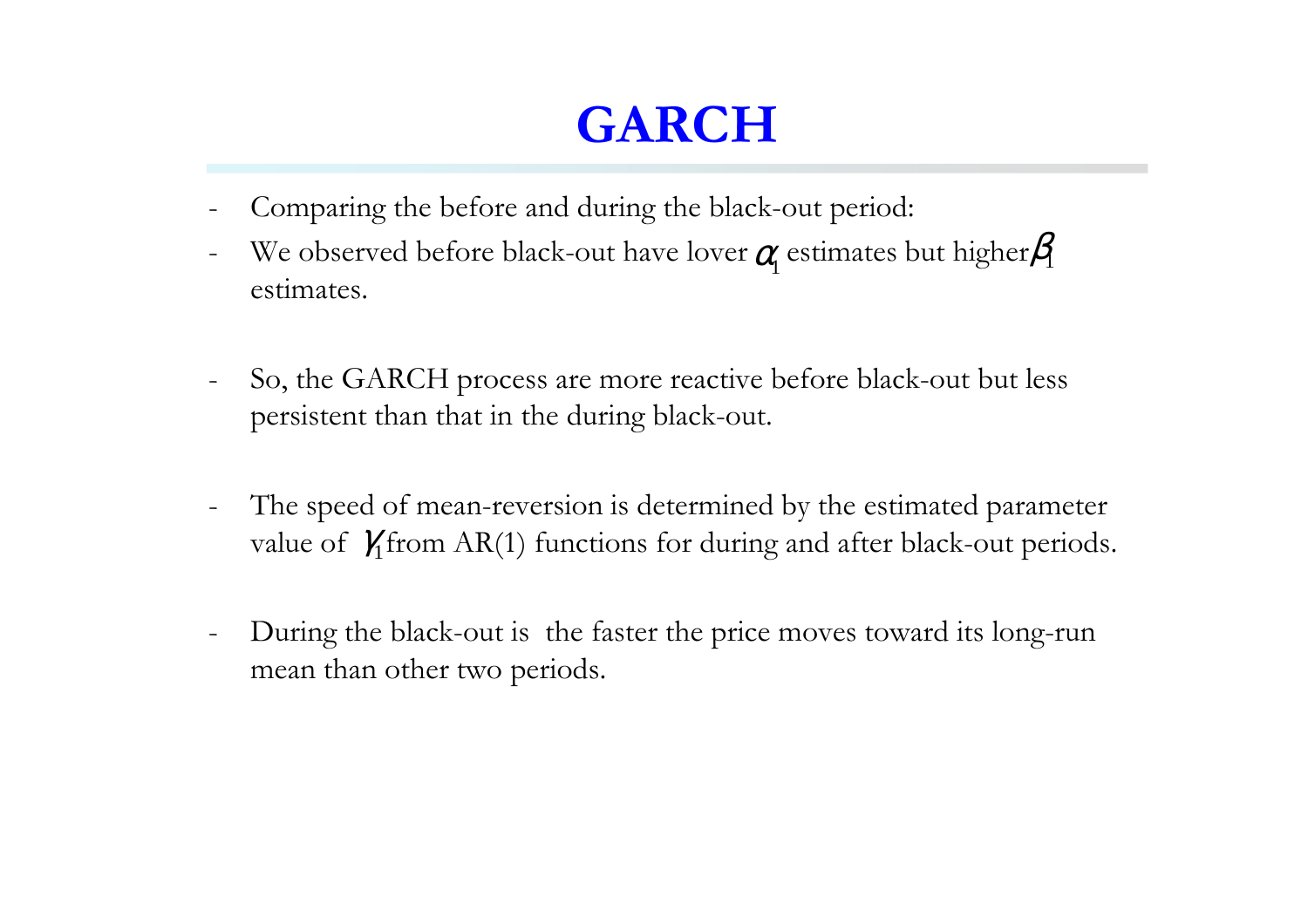## **Test Volatility**

*Before black-out*

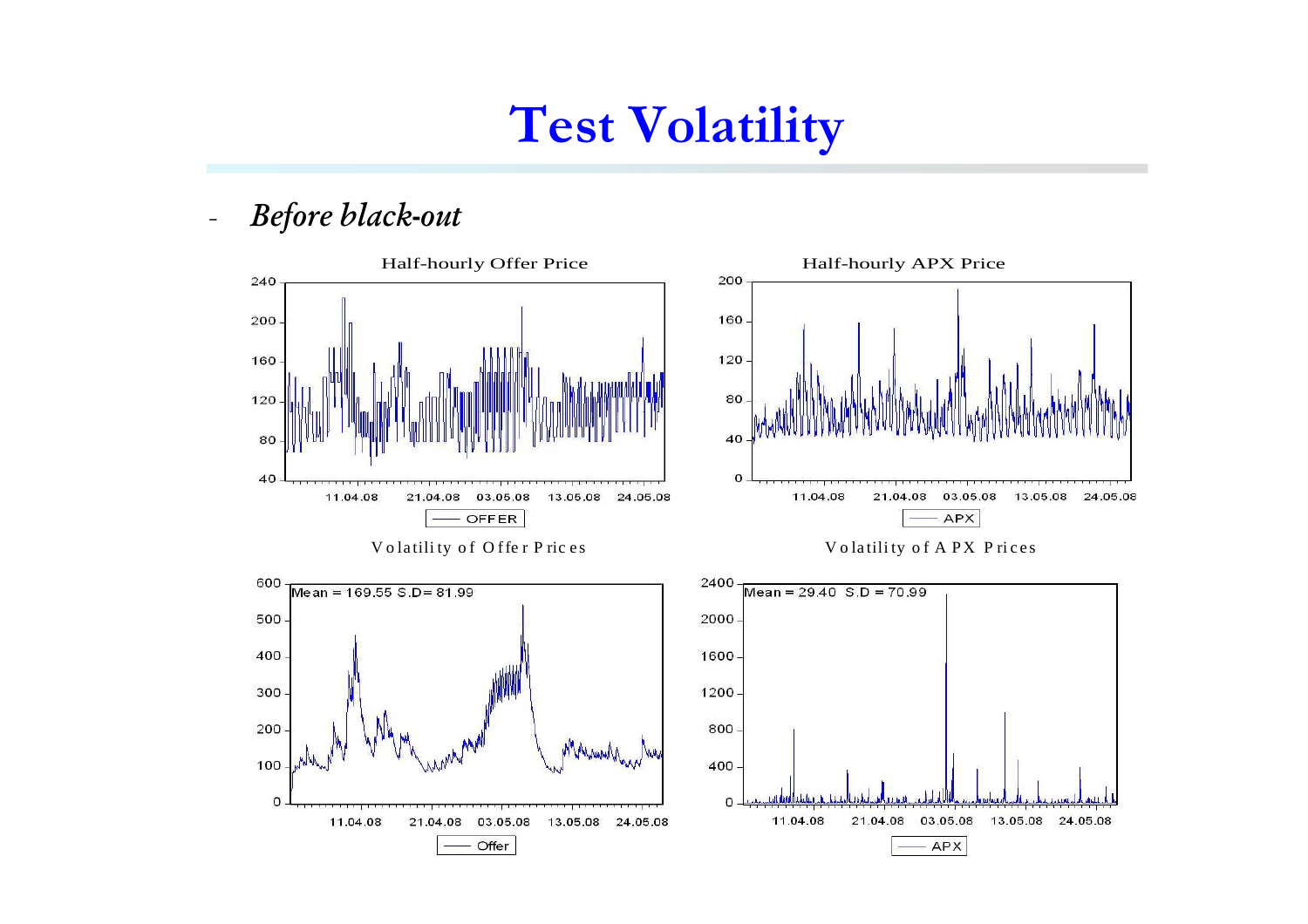#### **Test**

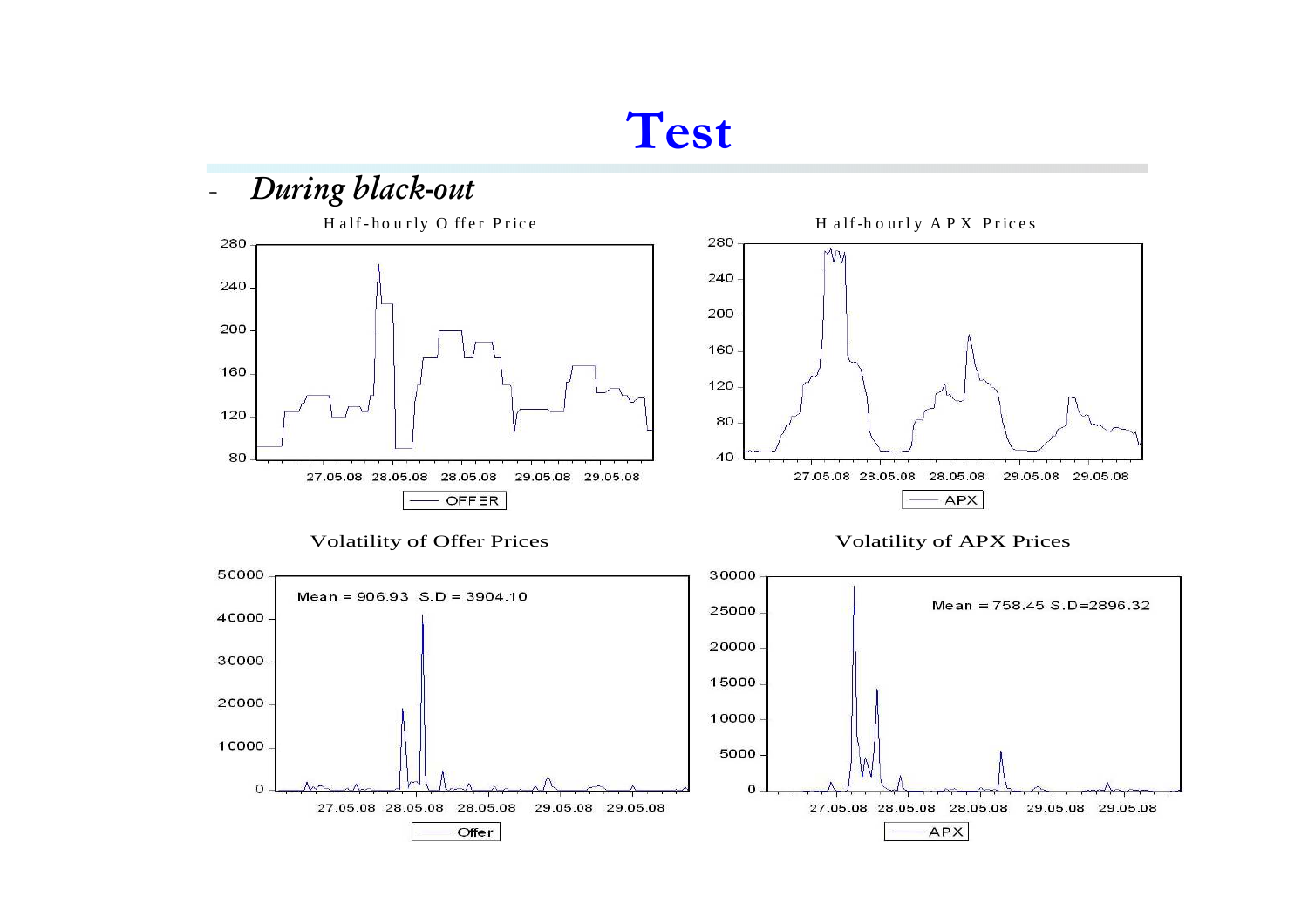#### **Test**

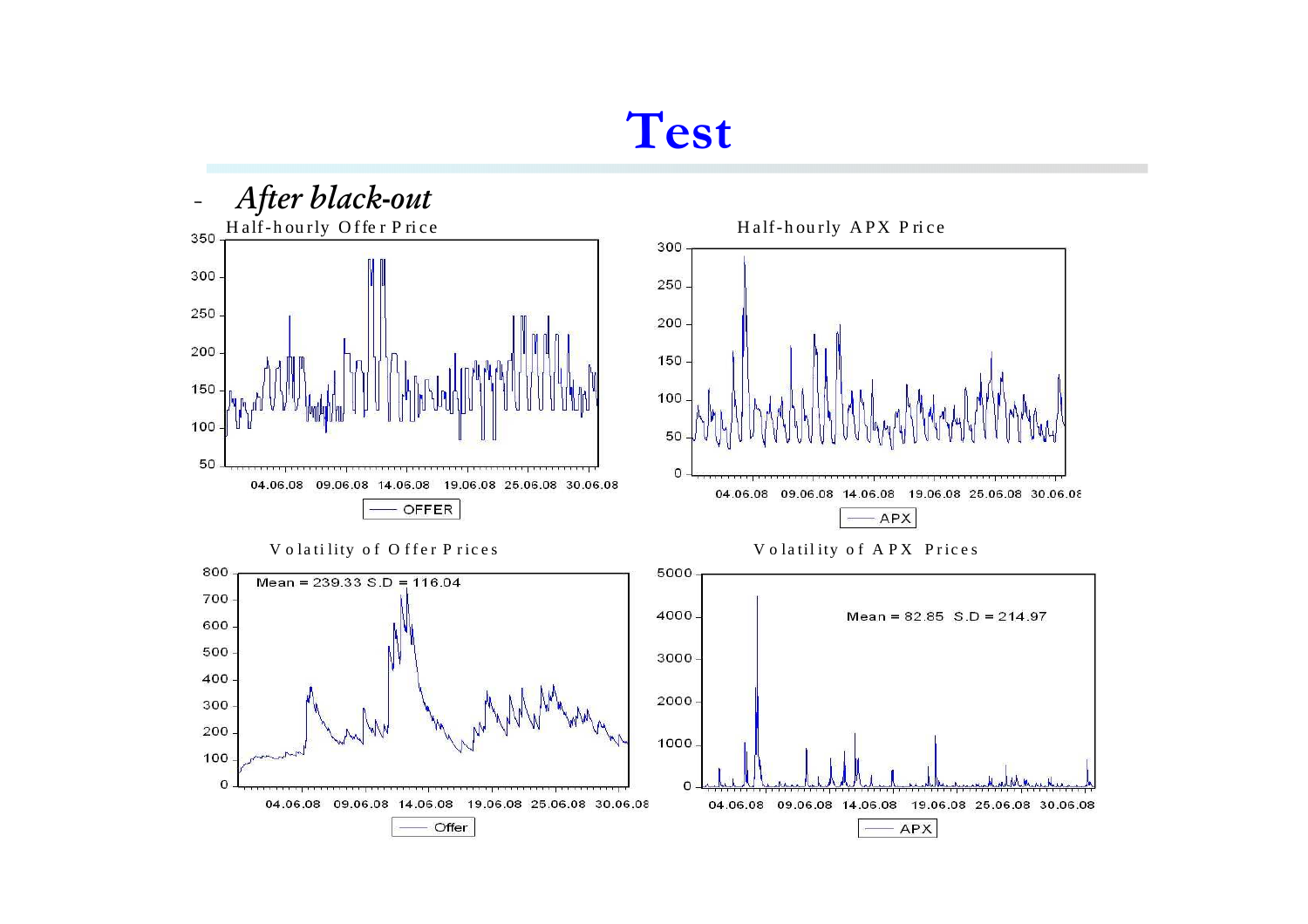- -Behavior of power generation companies during the May black-out :
- $\equiv$  Generating firms generally agree that price should be allowed to raise to reflect true scarcity.

| Da te                          | <b>BE Bid</b> | BE Offer      | Drax Bid      | Draw Offer   | <b>Eon Bid</b> | Een Offer  | <b>RME Bid</b> | <b>RME Offer</b> |
|--------------------------------|---------------|---------------|---------------|--------------|----------------|------------|----------------|------------------|
| Harre                          |               |               |               |              |                |            |                |                  |
| Mean                           | વાદ પ         | 1173          | 42.7          | 892          | 42 R           | 103.9      | -365 FB 1      | 1130.            |
| Median.                        | 42.6          | 120.0         | 43.1          | 900          | 43.5           | 104.0      | 39.1           | 105.5            |
| Maximum                        | 48.6          | 225.0         | 46.3          | 1500         | 49.2           | 150.0      | 48.0           | 225.0            |
| Minimum                        | 1.0           | 55.0          | 38.2          | coo          | 15.5           | 54.6       | -99999.0       | 63.7             |
| Std. Dev.                      | 16.4          | 30.2          | 1.8           | 12.6         | 32             | 20.3       | 48193.6        | 34.1             |
| Skewness                       | $-1.5$        | 0.4           | -0.1          | 1.4          | $-4.4$         | -0.6       | -0.6           | 1.6              |
| Kurtercio                      | 계계            | 29            | 24            | フラ           | 404            | 26.        | 13.            | 57               |
| Jarque-Bera                    | 979.4         | 63.1          | 48.3          | 28352        | 16226.1        | 178.1      | 450.6          | 1911.5           |
| <b>Dumme</b>                   |               |               |               |              |                |            |                |                  |
| Mean                           | 31.5          | 145.5         | 453           | 995          | 460            | 141.6      | $-15242.5$     | 176.6            |
| Median                         | 36.9          | 140.0         | 46.4          | 900          | 48.1           | 165.0      | 46.2           | 130.0            |
| Maximum                        | 48.5          | 262.5         | 47.5          | 1100         | 48.5           | 165.0      | 47.4           | 300.0            |
| Minimum                        | 2.3           | 90.0          | 41.7          | 900          | 37.9           | 793        | -99999.0       | 68.0             |
| Std. Dev.                      | 18.8          | 35.5          | 2.2           | 100          | 34             | 32.7       | 36117.5        | 69.5             |
| <b>Skewness</b>                | -0.7          | 0.6           | -0.5          | 0.1          | $-1.1$         | -0.7       | $-1.9$         | 0.8              |
| <b>Kurtosis</b>                | 1.8           | 3.1           | 1.6           | 1.0          | 23             | 17         | 4.7            | $2.2^{\circ}$    |
| Jaroue-Bera                    | 20.6          | 8.6           | 18.6          | 23.B         | 292            | 23.7       | 107.3          | 19.4             |
| After                          |               |               |               |              |                |            |                |                  |
| Mean                           | 28.7          | 156.3         | 47.0          | 99.1         | 412            | 249.4      | -47356.2       | 144.2            |
| Median                         | 46.8          | 145.0         | 47.6          | 950          | 48.5           | 225.0      | -50000         | 150.0            |
| Maximum                        | 51.6          | 325.0         | 51.6          | 2000         | 52.5           | 500.0      | 55.0           | 300.0            |
| Minimum                        | 2.3.          | 85.0          | 34.6          | 739          | 23.1           | 61.1       | -99999.0       | 70.0             |
| Std. Dev.                      | 23.1          | 43.3          | 3.2           | 18.6         | 44             | 123.6      | 49611.3        | 42.3             |
| Skewness                       | $-0.3$        | 1.5           | -0.5          | 1.2.         | -1.6           | 04         | $-0.1$         | 0.4              |
| <b>Kurtosis</b><br>Jarque-Bera | 1.1<br>252.9  | 6.4<br>1317.9 | 2.2.<br>104.4 | 7.0<br>13873 | 79<br>2219.9   | 21<br>91.2 | 1.0<br>255.4   | 4.2.<br>135.6    |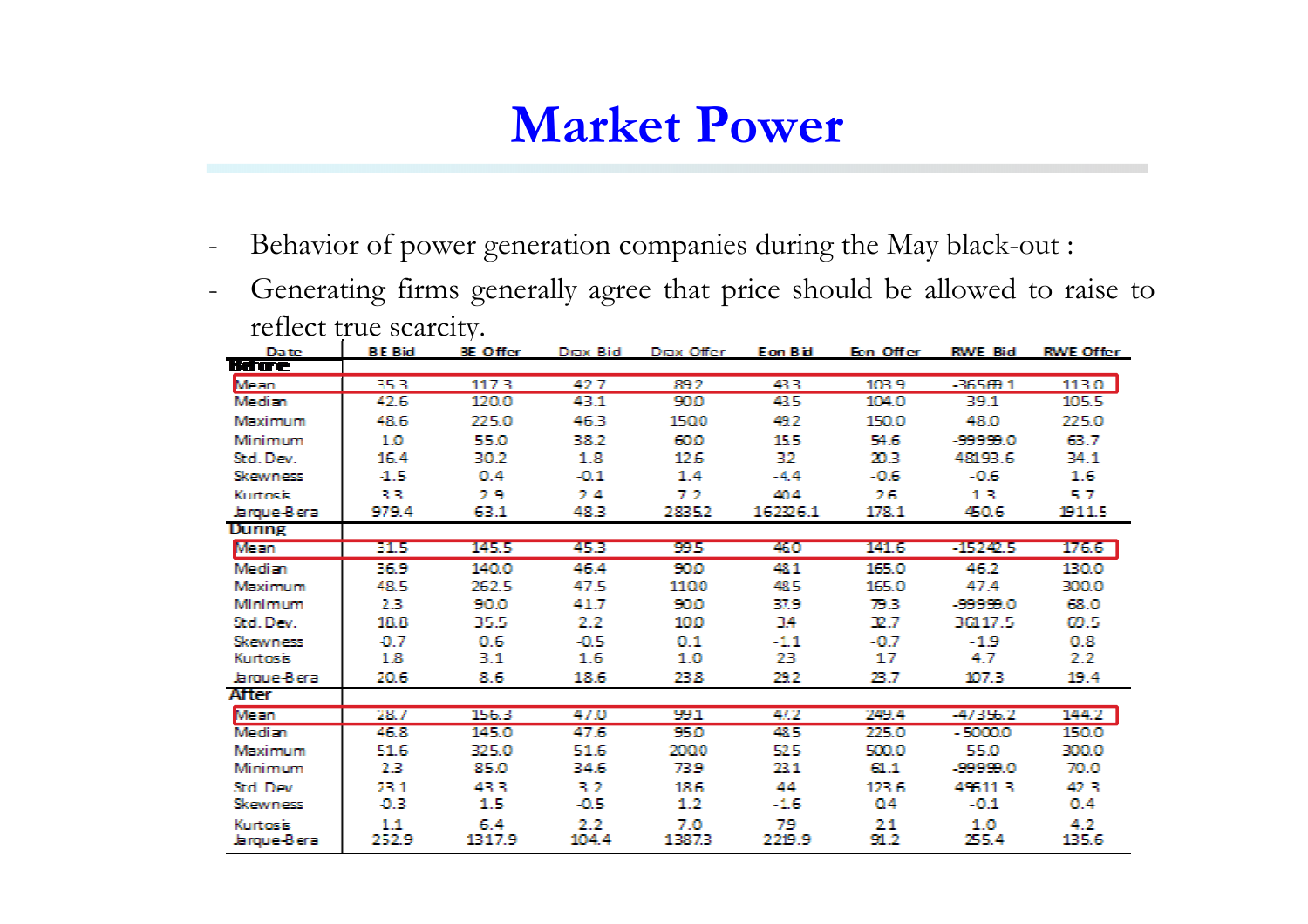- All four power generators has increased their Offer prices during the black out and prices remain high after the black-out.
- Coal-fired power plant is very active in the BETTA balancing market and they operate during peak and off peak period.
- The entire 1237-MW Sizewell B nuclear power station own by British Energy (BE) has failed and caused the black-out. British Energy might have inside information and move first to offer high prices. However, our empirical analysis with VAR model has not proved this is the case during this black-out.
- Figure below show all four coal power plants offer behaviour during 01 Aprial-30 June. During black-out as we can see price spikes has occurred, maximum price has Offered by Eon which is 500MWh.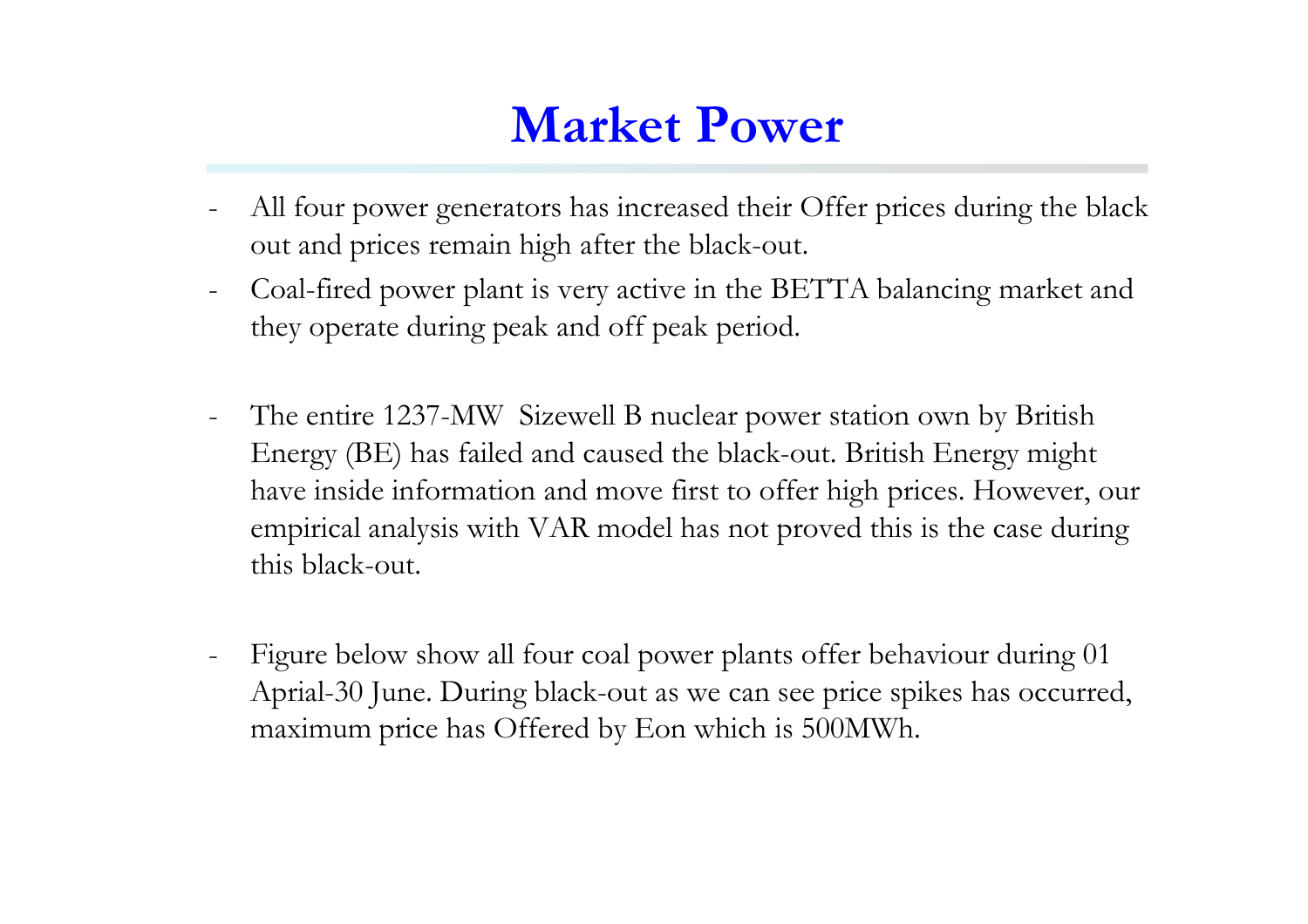Half Hourly prices for logOffer and logMargine in during 01.04.2008 – 30.06.2008



- Reduction of the margin due to outages can cause price spikes, because more expensive power plants such as oil and CCGT more likely to be scheduled to unscheduled outages.
- •As we can see those jumps occur when the system margin is low.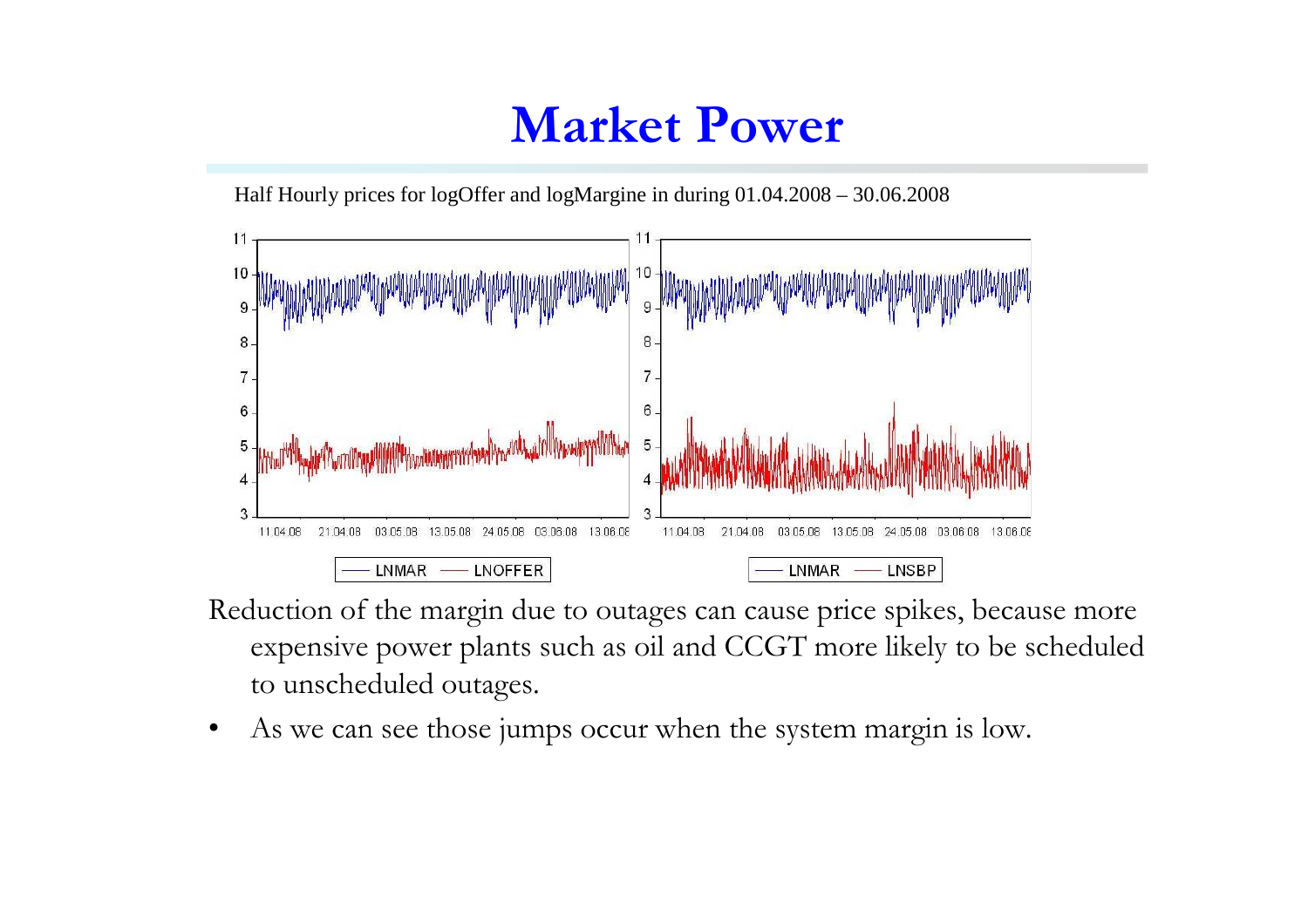- RWE Npower, Eon, British Energy and Drax coal power plants Offer price behaviour.

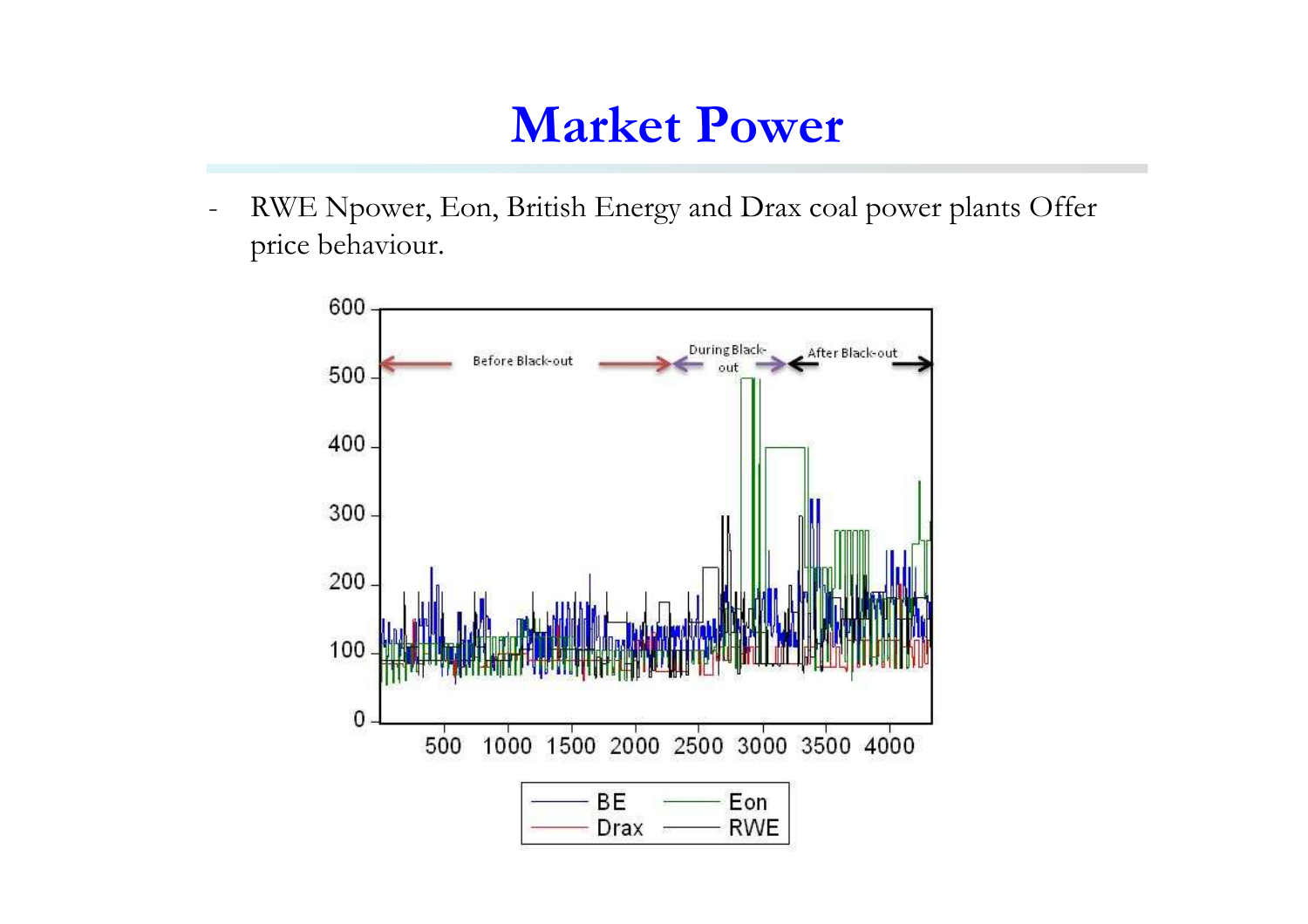- •*Oil and CCGT Case:*
- Oil power plants normally submits a very high offer prices to the Balancing Market when demand is peak.
- These two power plants respond to the black-out and made very high Offer prices.

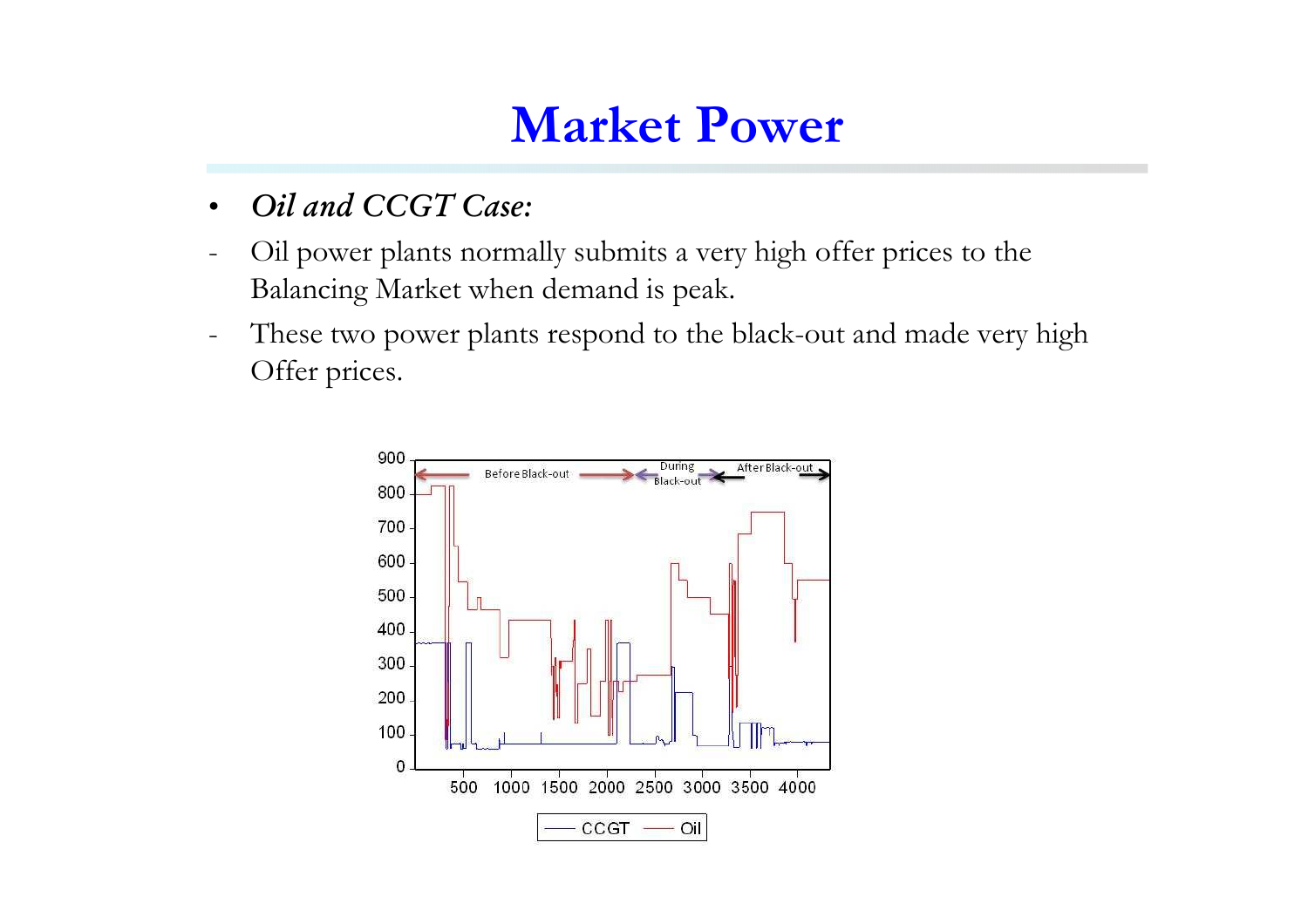| Date            | <b>CCGT-Bid</b> | <b>CCGT-Offer</b> | <b>Oil-Bid</b> | Oil-Offer |
|-----------------|-----------------|-------------------|----------------|-----------|
| Before          |                 |                   |                |           |
| Mean            | -20283.8        | 132.6             | $-99165.3$     | 410.2     |
| Median          | 382             | 75.0              | -99999.0       | 435.0     |
| Maximum         | 45.0            | 3700              | 450            | 82 S.O    |
| Minimum         | $-99999.0$      | 58.0              | $-99999.0$     | 26.0      |
| Std. Dev.       | 39383.5         | 118.9             | 9095.9         | 1933      |
| Skewness        | -1.5            | 15                | 10 R           | 0 9       |
| <b>Kurtosis</b> | 3.2             | 32                | 118.0          | 3.0       |
| Jarque-Bera     | 992.2           | 981.4             | 1506446.0      | 347.3     |
| <b>During</b>   |                 |                   |                |           |
| Mean            | 29.9            | 191.6             | $-00000.0$     | 523.6.    |
| <b>Morlian</b>  | 29.0            | ንንና ስ             | ាចលាច ក        | 600.0     |
| Maximum         | 44.9            | 300.0             | -99999.0       | 6000      |
| Minimum         | 38 7            | 75.0              | -99999.0       | 275.0     |
| Std. Dev.       | IJ              | 81 S              | 0.0            | 124.4     |
| Skewness        | 18              | -04               | NA.            | -14       |
| Kurtosis        | 4 R             | 17                | NΑ             | 32        |
| Jarque-Bera     | 92.9            | 13.5              | NA.            | 50.1      |
| Affer           |                 |                   |                |           |
| Me an           | 18 I            | 101.4             | $-98435.7$     | 576.5.    |
| Median          | 38.0            | 80 O              | -99999.0       | 550.0     |
| Maximum         | 48 O            | 300.0             | 53.6           | 7.00      |
| Minimum         | -5000.0         | 60.0              | -99999.0       | 165.0     |
| Std. Dow        | 3144            | A9 2              | 12412.1        | 123.7     |
| Skewness        | $-15.9$         | 21                | 78             | -0.3      |
| Kurtosis        | 2533            | 72                | 62.0           | 33        |
| Jarque-Bera     | 4089694.0       | 2259.5            | 238524.0       | 28.1      |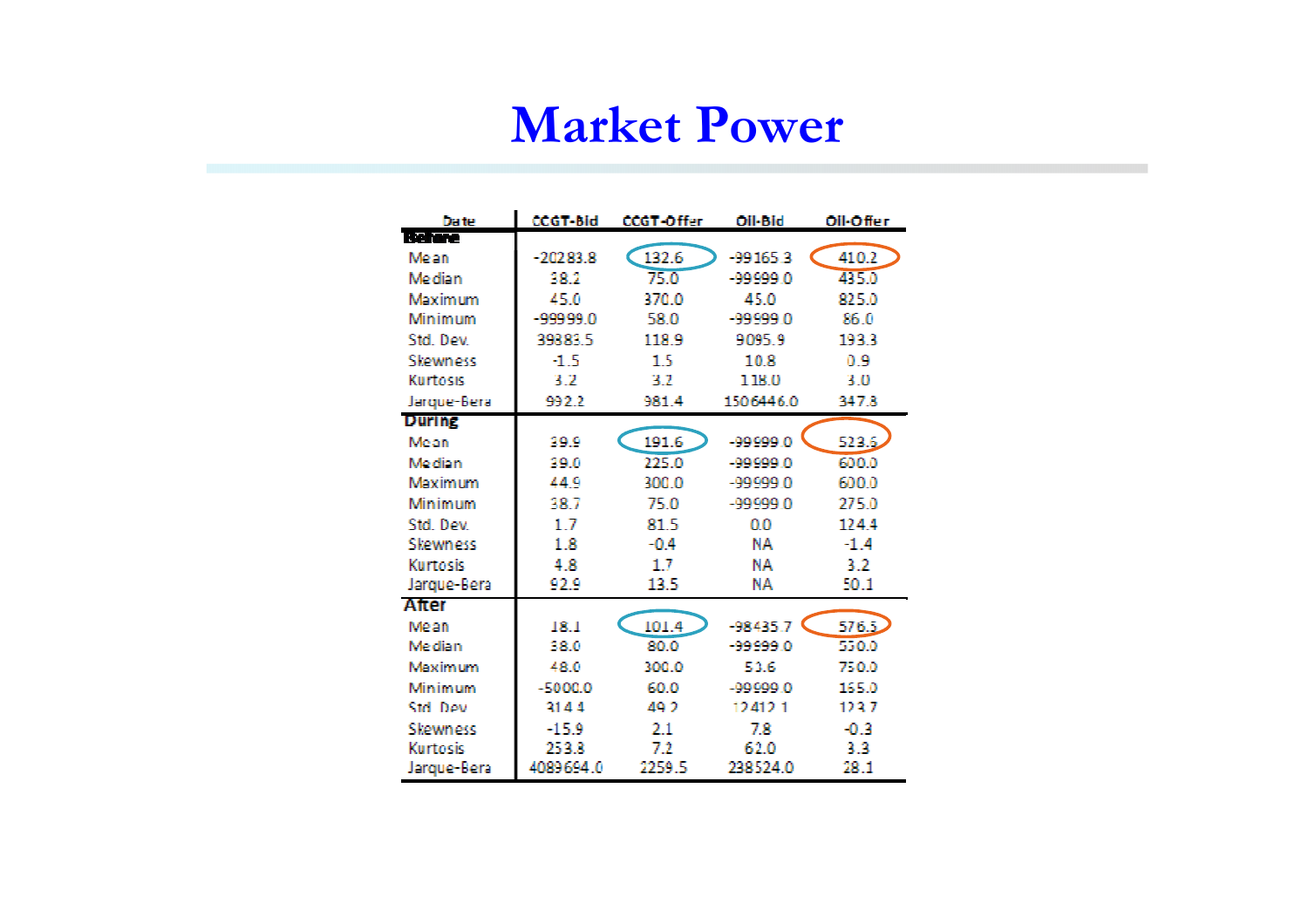- As we can see average prices for oil power plant is 523.6 and for CCGT is 191.6 during balk-out.
- But, we don't know how much of the increase in prices is the result of the exercise of market power versus and how much is from the true scarcity.
- In this regard, how true market scarcity explains the behavior of the price spikes?
- We don't have evidence to put forward to show that price spikes during black-out resulted only opportunistic generators behavior with exercising their market power.